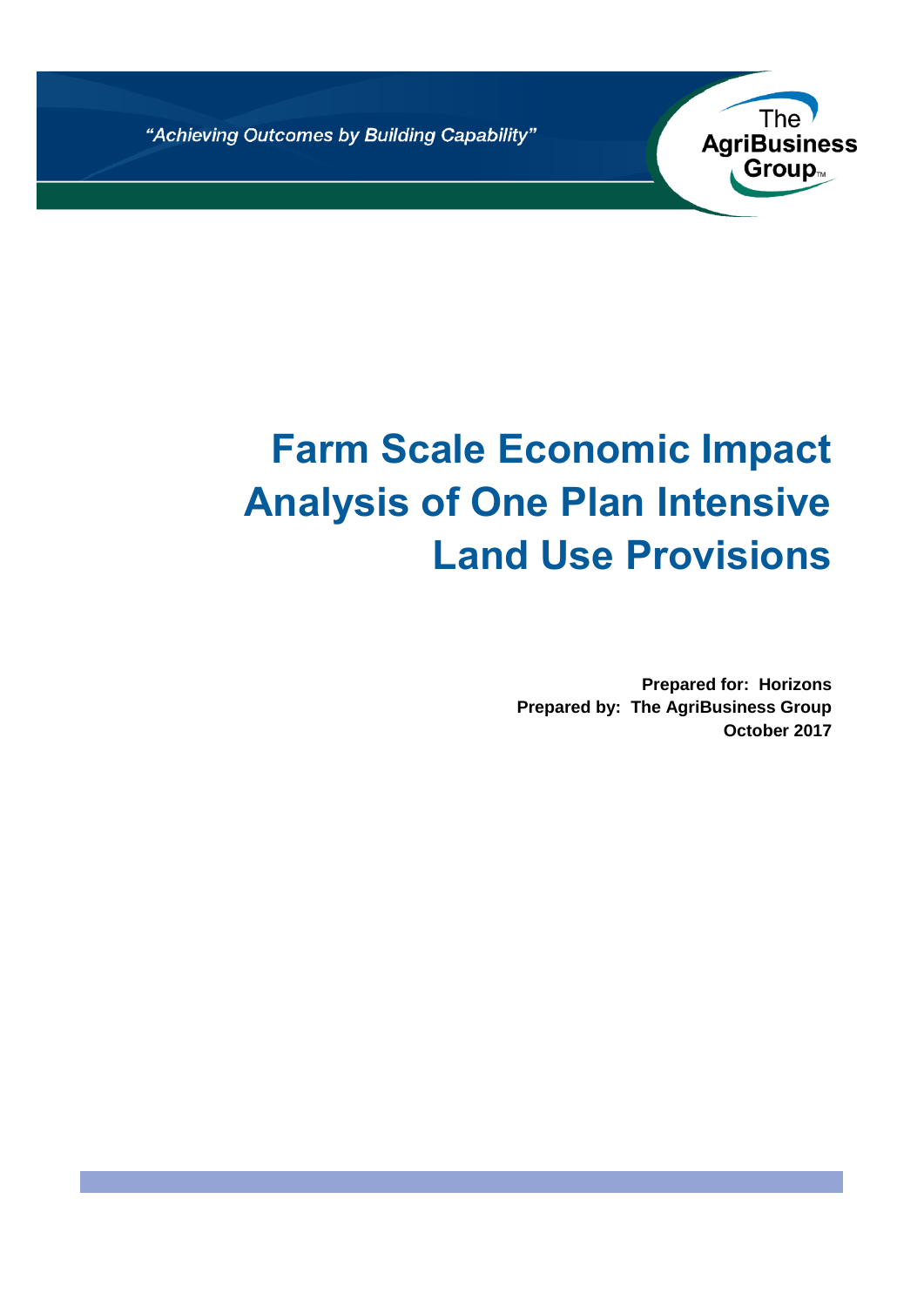## **Contents Farm Scale Economic Impact Analysis of One Plan Intensive Land Use Provisions**

| <b>EXECUTIVE SUMMARY</b>                                  | 2  |
|-----------------------------------------------------------|----|
| <b>INTRODUCTION</b><br>1                                  |    |
| <b>COST TO IMPLEMENT ON FARM MITIGATIONS</b>              | 6  |
| 2.1 METHODOLOGY                                           | 6  |
| 2.2 BACKGROUND ON N LEACHING IN HORTICULTURE              | 8  |
| 2.3 MITIGATION TECHNIQUES MODELLED                        | 9  |
| 2.4 RESULTS                                               | 11 |
| 2.5 ACHIEVING THE 30 KG N / HA TARGET.                    | 13 |
| APPENDIX ONE: CAUTION ON THE USE OF OVERSEER              | 15 |
| APPENDIX TWO: THE CORE FINANCIAL MODELS.                  | 17 |
| APPENDIX THREE: AVERAGE ESTIMATED REDUCTION IN YIELD WITH |    |
| <b>REDUCTION IN APPLIED N.</b>                            | 20 |

#### **Please Read**

The information in this report is accurate to the best of the knowledge and belief of the consultants acting on behalf of Horizons. While the consultant has exercised all reasonable skill and care in the preparation of information in this report neither the consultant nor Horizons accept any liability in contract, tort or otherwise for any loss, damage, injury or expense, whether direct, indirect or consequential, arising out of the provision of information in this report.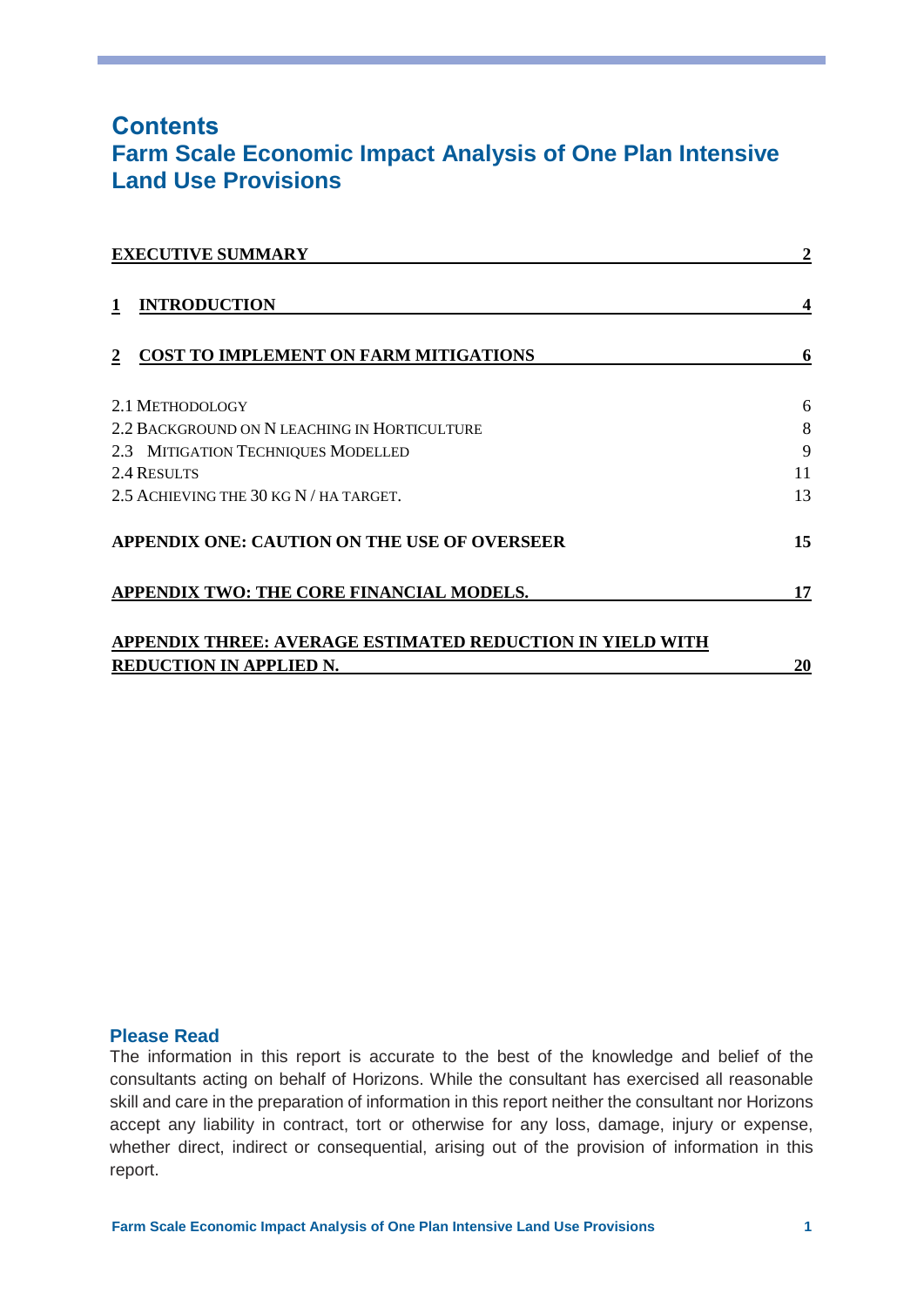# <span id="page-2-0"></span>**Executive Summary**

The purpose of this work is:

To calculate the economic impact of mitigations to reduce nitrogen leaching as a result of recommended changes to the consenting process, including the costs associated with consent applications for intensive horticultural land use activities following the Environment Court declaration.

Our methodology was to link the requirements of this work with some previous work which we carried out for HortNZ which is titled "Nutrient Performance and Financial Analysis of Horticultural Systems in the Horizons Region" which was completed in June 2014. In this way the economic impacts of the nutrient management framework and the costs of consenting will be calculated for each of the three of the horticultural land use types which we identified in 2014:

- **Rotation 1 – Cash Cropping**
- **Rotation 2 – Intensive Vegetable Production**
- **Rotation 3 – Market Garden**

These rotations represent different scale and intensity of horticultural operations and will therefore represent a reasonable range of costs both for the consenting costs and the mitigation costs.

The modelling of the nutrient performance of the three farm systems was carried out using the OVERSEER 6.2.3 model. The use of OVERSEER as a means of accurately depicting the performance of Horticultural systems has some challenges.

The financial models were adapted from some whole farm financial models which were created for a recent project for MFE. The data from the Horizons region was entered into this model.

The mitigation options that were modelled were:

- $\triangleright$  Mitigation 1 Limiting N application. This mitigation technique limited any one application of N to 80 kg N / ha per month.
- Mitigation 2 Altering the amount of N and the yield**.** This mitigation option altered the amount of N applied to the crop in 10% deductions from 0 to a 30% reduction in the amount of N applied.
- $\triangleright$  Mitigation 3 The use of cover crops.

Overall the results of the overseer analysis indicate that there is very little that can be done in terms of the use of the currently available mitigation techniques that will lower the amount of N leaching in the three models used. As can be seen from [Table 1](#page-3-0) the N leaching results for the Cash Cropping rotation are lower then the initial target of 30 kg N / ha / year whilst the results for the Intensive Vegetable and Market Garden rotations are close to twice the initial target leaching rate.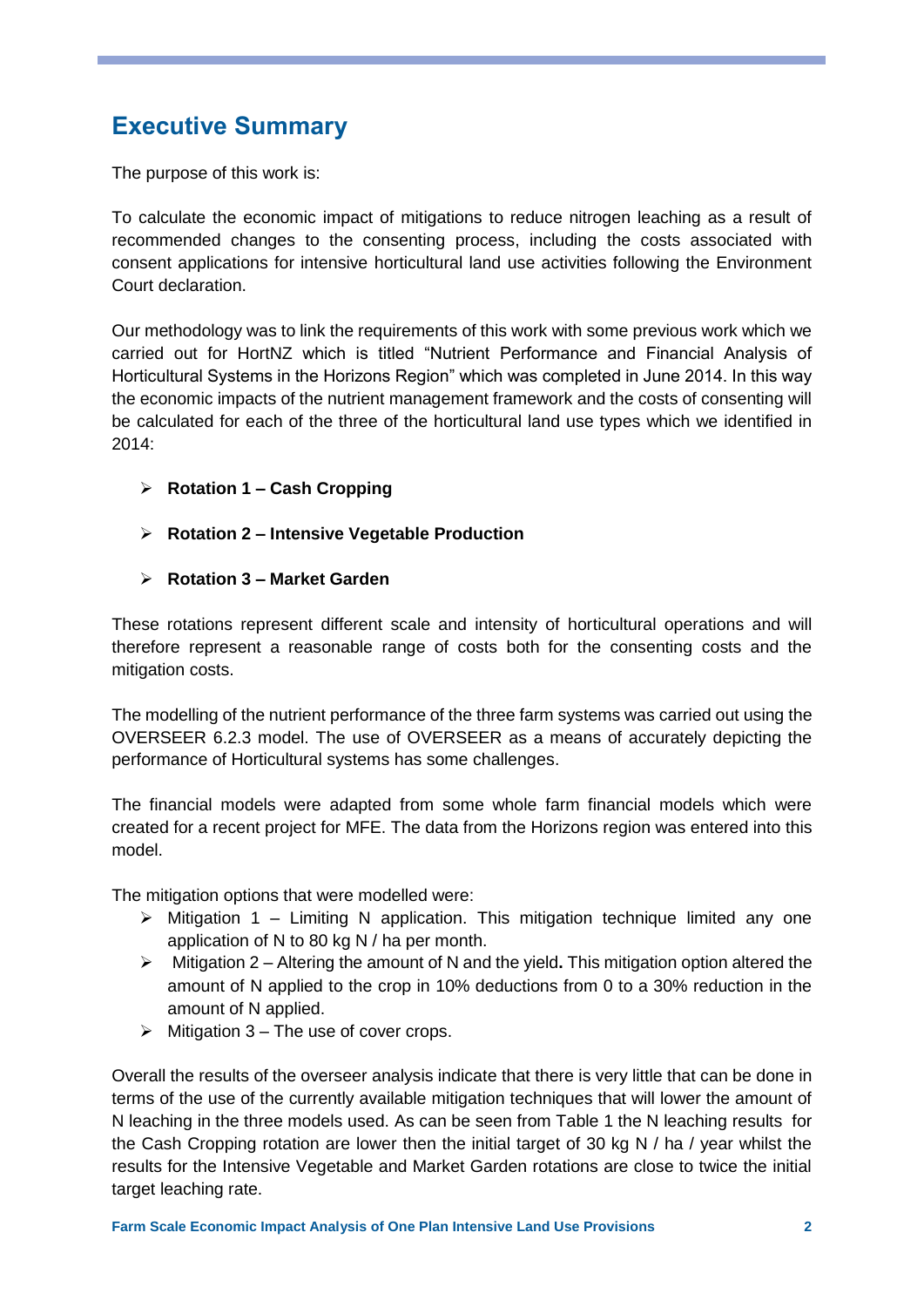#### <span id="page-3-0"></span>**Table 1: N leaching results (kg N / ha / annum)**

|                   | Status Quo M1 M2 |     |    | <b>M2</b><br>10% 20% 30% | M <sub>2</sub> | <b>M3</b> |
|-------------------|------------------|-----|----|--------------------------|----------------|-----------|
| <b>Rotation 1</b> | 23               | 22. | 23 | 21                       | -21            | 22        |
| <b>Rotation 2</b> | 69               | 66  | 67 | 66                       | 63             | 66        |
| Rotation 3        | 61               | 64  | 59 | 57                       | 52.            | 58        |

The result of the financial modelling indicate that the major impacts are a considerable deterioration of the financial performance of each of the rotations as a result of the restrictions on the amount of N used.

The most effective means of mitigation that is possible to ensure that a vegetable grower can continue to grow vegetables whilst meeting the requirements of the existing planning regime would be to buy additional land that they could farm less intensively which would balance the whole farm N leaching result to meet the 30 kg N / ha limit.

In order to meet the requirements of Table 14.2 Rotations 2 Intensive Vegetable and 3 Market Garden experience a significant deterioration in their ROI.

While the results for both remain technically viable from a Nett Cash Position perspective the Return on Investment which they receive is unsatisfactory. Therefore I believe that the vegetable growers in the Horizons area would find it more attractive to move their operations to an area where they were not required to meet such targets than to go to the additional cost of the mitigations modelled here.

This will mean that by far the majority of vegetable growers will be required to apply for a restricted discretionary consent outside Table 14.2. The costs to do this will be considerable and the outcomes of their application are uncertain.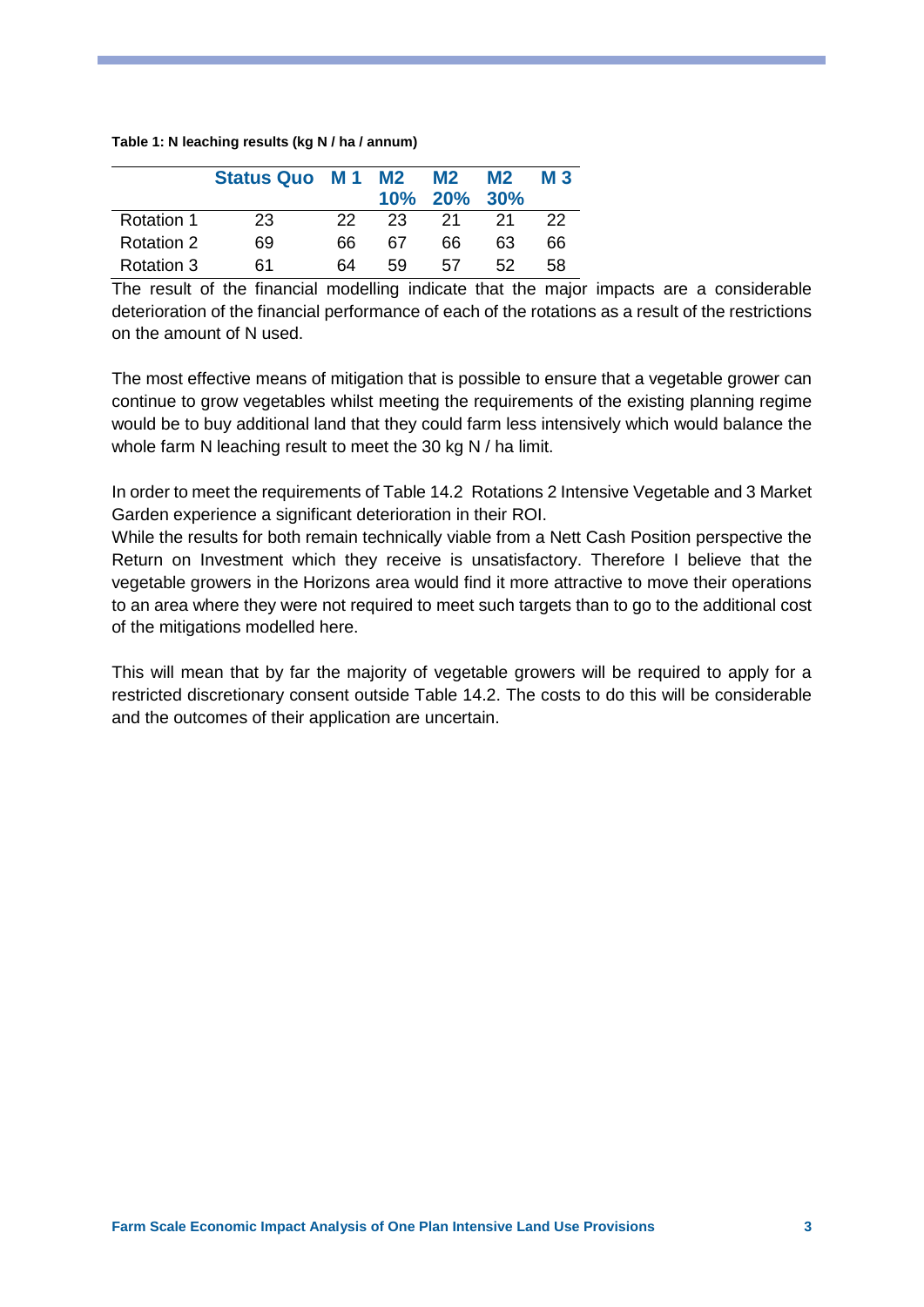# <span id="page-4-0"></span>**1 Introduction**

In the introduction to this work we detail the background behind the requirement to provide it and the methodology which we used to complete the report.

## **1.1 Background**

This report is written in response to a project brief document provided by Horizons and a telephone conversation to clarify the objectives.

As stated in the project brief document:

"*This work is required to address the need for applications to contain fuller assessments of environmental effects, including of cumulative effects which consider impacts on the wider catchment. Consideration must also be given to all of the relevant objectives and policies in the One Plan, as well as the capacity to maintain or enhance Schedule B values and Schedule E targets*."

And:

"*It is important for Council to understand all issues of cost and practicability in respect of consenting requirements and the implementation of mitigations for intensive land use activities. To this end, Council wishes to obtain advice through assessing the on-farm economic impacts on future consent applicants to compile, lodge and implement a land use consent for intensive horticulture in the target catchments which fully addresses effects, and fully addresses the relevant objectives, policies, rules, schedules of the One Plan and provisions of other relevant legislation*."

The purpose of this work is:

**To calculate the economic impact of mitigations to reduce nitrogen leaching as a result of recommended changes to the consenting process, including the costs associated with consent applications for intensive horticultural land use activities following the Environment Court declaration.**

The scope provided is as follows:

"*The research will address the economic effects of the One Plan consenting and policy framework on activities qualifying as restricted discretionary consent applications. It will deliver a report which quantifies the cost impost on applicants to compile, have processed and to implement a land use consent for intensive horticulture in target catchments including:*

- *consultant fees;*
- *Council processing, rural advice and compliance/monitoring fees;*
- *data and information costs;*
- *annual nutrient budgeting costs;*
- *costs to implement on-farm mitigations;*
- *fees for any other specialist consultants involved in the consenting and implementation of a granted intensive land use activity.*

*The report will additionally need to consider the costs associated with notification of a land use consent.*"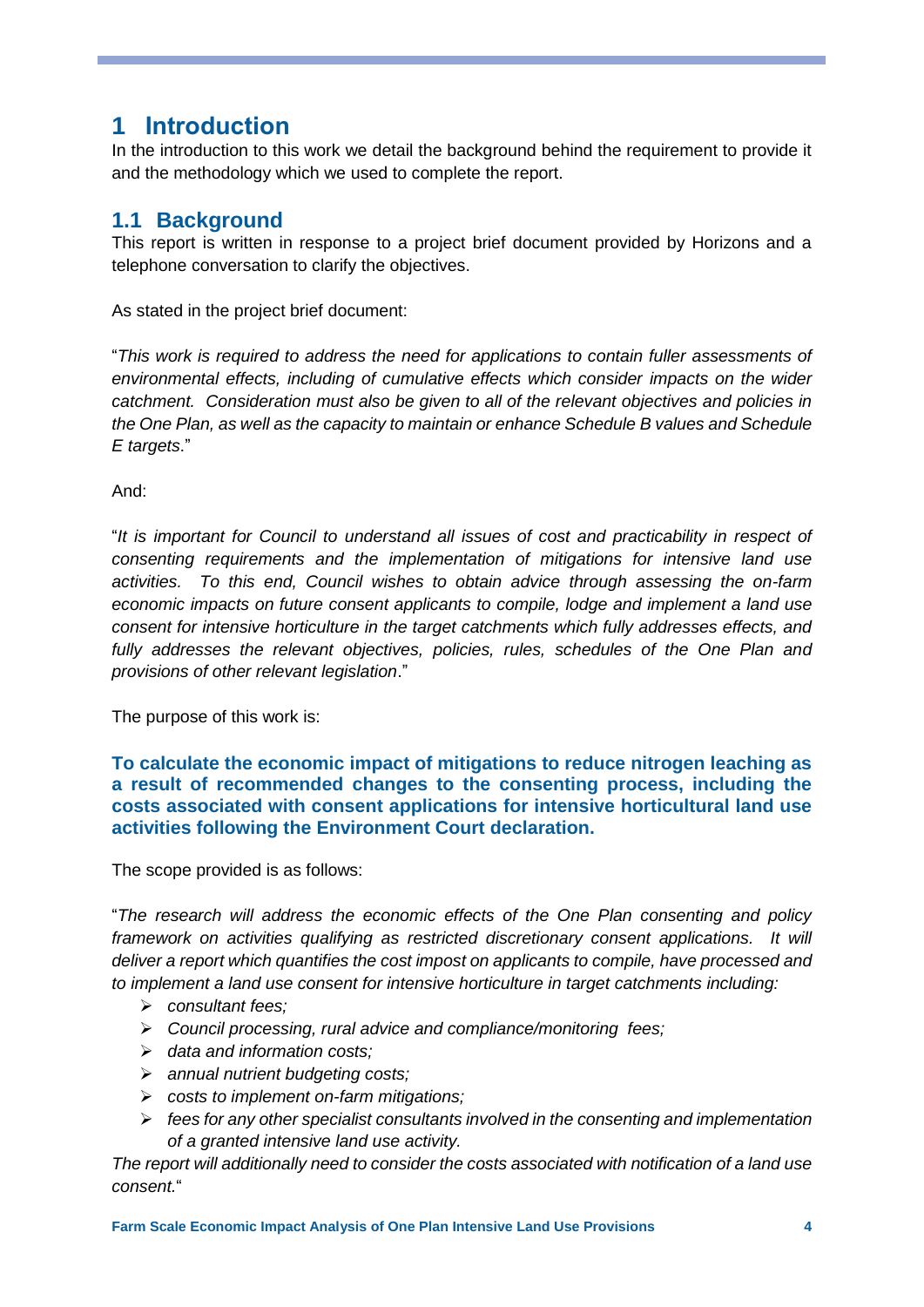#### **1.2 Methodology**

Our methodology was to link the requirements of this work with some previous work which we carried out for HortNZ which is titled "Nutrient Performance and Financial Analysis of Horticultural Systems in the Horizons Region" which was completed in June 2014. In this way the economic impacts of the nutrient management framework and the costs of consenting will be calculated for each of the three of the horticultural land use types which we identified in 2014:

#### **Rotation 1 – Cash Cropping**

Horticultural cropping is secondary to the primary purpose which is grazing of the land. Cropping is a relatively short term operation and is often for specialist crops like seed potatoes.

#### **Rotation 2 – Intensive Vegetable Production**

These properties are generally of a greater scale than Market Garden. They generally have several years of a break crop such as pasture in the rotation. They use advanced farming systems to achieve the scale of production. They have a broad mix of crops.

#### **Rotation 3 – Market Garden**

These farms represent the intensive market garden systems which have many crops in the same field with up to three crops a year in a continuous rotation.

These rotations represent different scale and intensity of horticultural operations and will therefore represent a reasonable range of costs both for the consenting costs and the mitigation costs.

#### **1.2.1 Cost to implement on farm mitigations.**

This is based on the on farm mitigation work that was carried out in our earlier report for each of the case study farms. This was expanded to encompass the mitigations that are required to achieve good management practice status and then to achieve the level of mitigations required of them to achieve the standards set in the Horizons plan in Table 14.2.

Commentary has been provided on analysis of the impact of the costs of the potential mitigations on the business as a whole. These include commentary on both the viability of the business of the changes and on the sustainability of the business in the long term. This was examined across a range of property sizes and the range of potential prices that can be received for the produce.

#### **1.2.2 Analysis of the potential for the grower to remain viable while still meeting the targets set in Table 14.2.**

In this section we set out the financial performance of the two different example rotations of the grower continuing to meet each 5 year target in Table 14.2.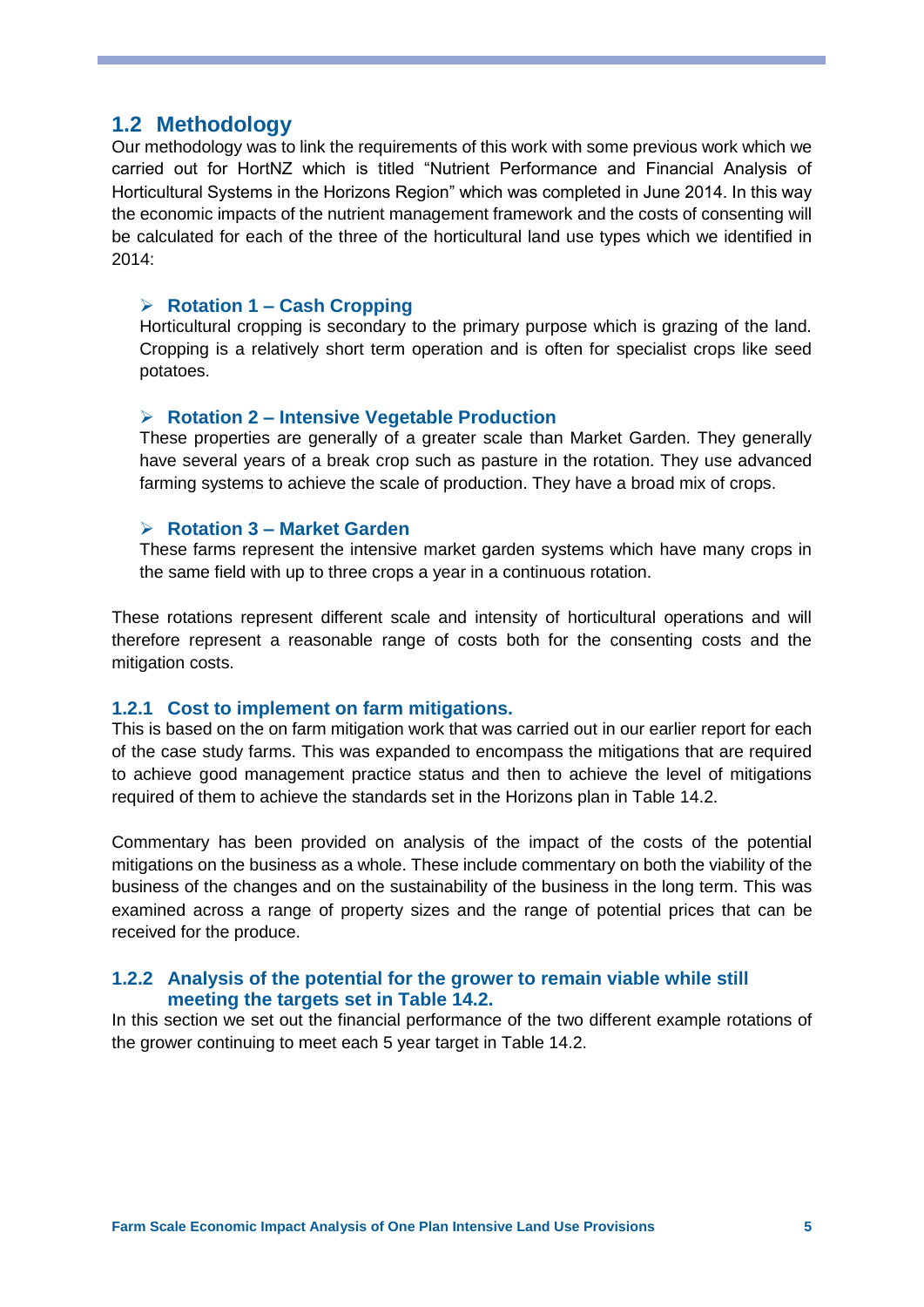# <span id="page-6-0"></span>**2 Cost to implement on farm mitigations**

In the following section we first explain the methodology used in analysing the mitigations, we have a brief discussion on the issues related to the use of Overseer as a modelling tool in the horticultural sector, we then discuss the background to N leaching in horticulture, we then detail the range of mitigations analysed and then discuss the results. At the end of this section of the report we report the only viable mitigation technique that would be necessary to keep the N leaching figure for the whole farm below the figure in Table 14.2 which is 30 kg N / ha for this class of land.

## <span id="page-6-1"></span>**2.1 Methodology**

#### **2.1.1 OVERSEER Modelling**

The modelling of the nutrient performance of the three farm systems was carried out using the OVERSEER 6.2.3 model. The use of OVERSEER as a means of accurately depicting the performance of Horticultural systems has some challenges that are noted in Appendix 1.

As highlighted by the FAR (2013) review, the accuracy of the OVERSEER 6.2.3 model has not been tested against actual N leaching results for Horticultural properties. So the results presented here should be regarded as appropriate for use at this point of time but could change as further research information becomes available and is able to better inform the model.

An alternative model (APSIM) is available and it may be able to better model the performance of N leaching and P output in Horticulture. APSIM is primarily a research tool that is used in New Zealand by Plant and Food in New Zealand but it is increasingly being used in projects in the commercial sector in New Zealand. Horticulture NZ were one of the project partners in a research project which compared the performance of Overseer to APSIM in a vegetable growing context. That research identified several further problems with the way that crops are modelled in Overseer.

The definitions and scopes of the three core models were developed in a workshop with Horizons growers. Each model was set up with the parameters set to be standard with all of the key parameters like Soil Type (Manawatu Silt Loam) and the climatic variables being a reflection of those experienced in the growing area.

The makeup of the actual rotation of the crops was taken from the data collected in the survey.

#### **Rotation 1 – Cash Cropping**

Horticultural cropping is secondary to the primary purpose which is grazing of the land. Cropping is a relatively short term operation and is often for specialist crops like seed potatoes. Once the land is worked up for the crop it is then taken for a cereal crop and regrassed back into pasture. The rotation used is as follows:

Pasture (8 years) > Potatoes > Barley > Pasture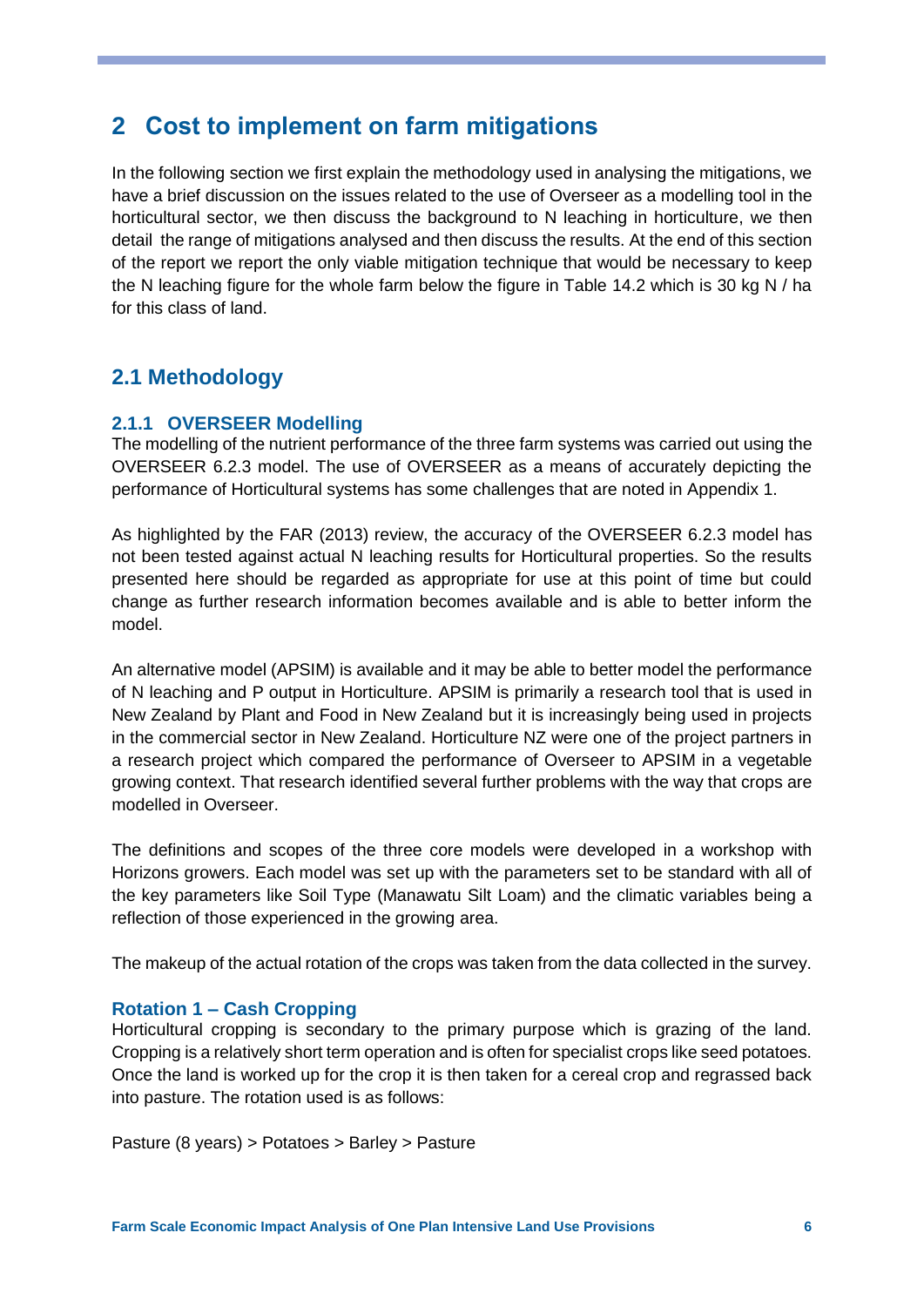#### **Rotation 2 – Intensive Vegetable**

These properties are generally of a greater scale than Market Garden. They generally have several years of a break crop such as pasture in the rotation. They use advanced farming systems to achieve the scale of production. They have a broad mix of crops including brassicas, curcurbits, potatoes, onions, melons which are often rotated over many blocks of leased land. They are generally intensively managed through cover crops like oats / mustard / perennial grasses.

Pasture (2 years) > Cabbage > Lettuce > Spinach > Squash > Onions > Pasture

#### **Rotation 3 – Market Garden**

These farms represent the historic Pearl River (Guangdong) intensive market garden systems which have many crops in the same field with up to three crops a year in a continuous rotation.

Broccoli > Spinach > Lettuce > Cabbage > Cauliflower > Cabbage

#### **2.1.2 Choice of Area Cropped**

The choice of the area that is cropped has a significant influence on the amount of N leaching which OVERSEER calculates over the total area of the farm. For each crop choice there are three choices of what can be done with the land In OVERSEER. The "cultivated area" is the area of land on which the calculation of the impact of the farming activity is calculated. "Headlands and Tracks" are areas that are cultivated but there is no crop grown on them and "Other areas" are defined as areas where the land is not cultivated.

The issue with horticultural land use is that there are often significant areas within a paddock where the crop is not grown. This is mainly taken up with the beds that are formed to grow the crops in which have a significant area taken up with the areas where tractors, sprayers and harvesters run over the paddock. The headlands and track area are also quite significant areas because of the need to turn quite large machinery. The adoption of technology to spread fertiliser which utilises banding and side application also means that a significant portion of the area also doesn't have fertiliser applied to it.

Therefore in this modelling exercise we have adopted a policy that for all cropping land uses there is 80% of the total area taken up with the cultivated area, 10% is taken up by headlands and tracks and 10% is taken up by other areas. The exception to this is for Rotation 3 Market Garden which in order to demonstrate the impact of unused area on the total impact of the property we have adopted 70% of the area taken as cultivated area , 20% is taken up by headlands and tracks and 10% is taken up by other areas.

This is why we see that the results expressed for the whole farm N leaching figure is less than any of the individual cropping figures.

#### **2.1.3 Financial Models**

-

The financial models were adapted from some whole farm financial models which were created for a recent project for MFE. <sup>1</sup> The data from the Horizons region was entered into this model.

**Farm Scale Economic Impact Analysis of One Plan Intensive Land Use Provisions 7**

<sup>1</sup> Aqualinc (unpublished at date of writing): Water Allocation Economic Analysis: Land Water Use Modelling. Report completed for MFE.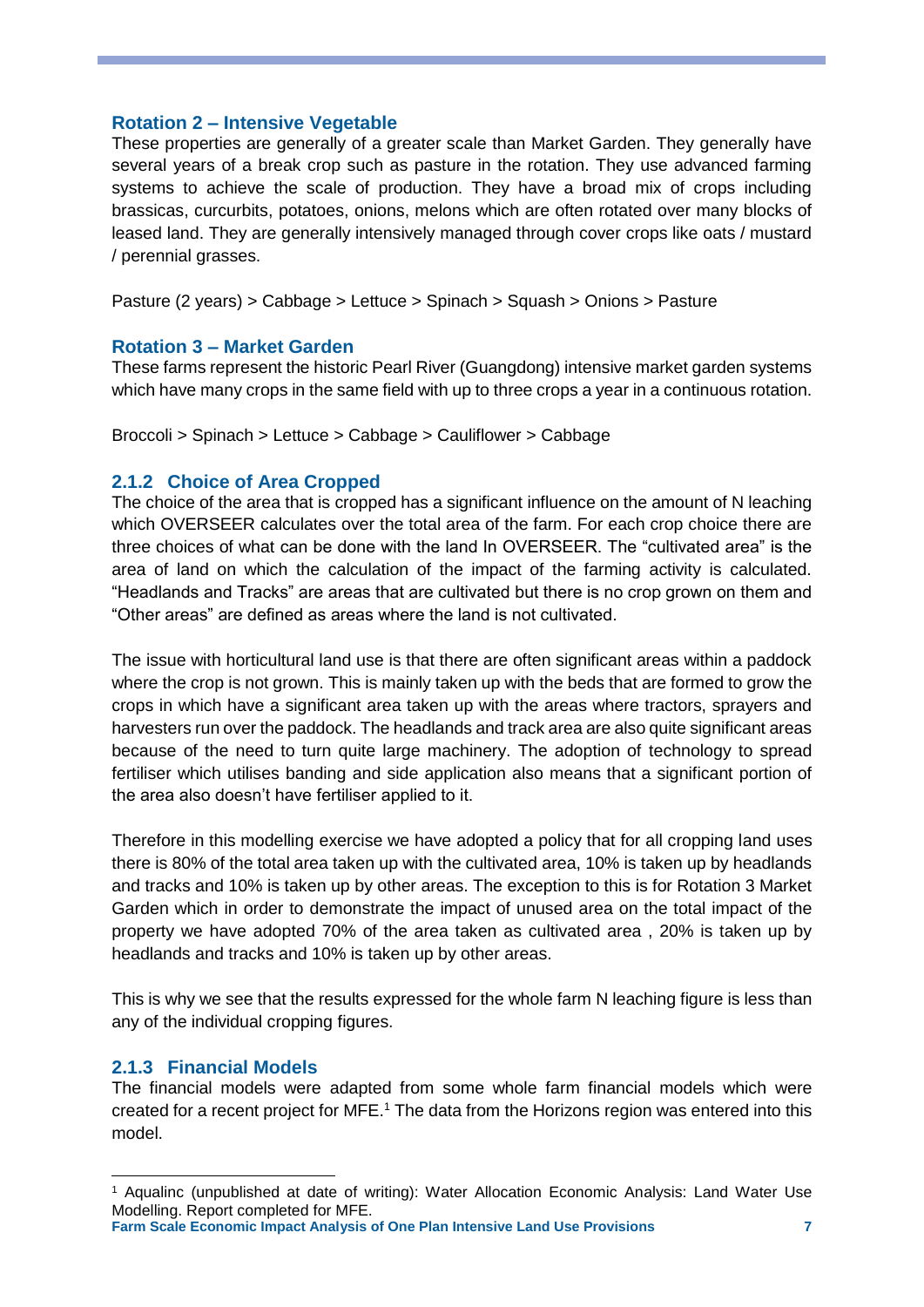Gross revenue is created with the total yield for the crop multiplied by the price received. Farm working expenses were made up from the data received in the survey of growers and by adopting the performance of the data used in the Ministry for Primary Industries Farm Monitoring model Western Lower North Island Intensive Sheep and Beef.

Examples of the three core rotations financial models are found in Appendix two.

## <span id="page-8-0"></span>**2.2 Background on N leaching in Horticulture**

It is recognised that there are a number of issues related to horticulture production which result in high N leaching and relative inefficiency of N use compared to other pastoral land uses. However, many horticulture growers have continued to refine their use of N inputs, which has resulted in reduced use of N and therefore the total amount of N leaching over time.

The following quote on the nature and impact of horticultural land use on the rate of N leaching is taken from a report prepared for Environment Bay of Plenty<sup>2</sup> and explains the relative inefficiency of the use of N in horticultural systems. It is concluded that the major source of N leaching is derived from fertiliser and crop residue and that fertiliser N management strategies are key when devising mitigation strategies. The analysis of mitigation techniques in this report concentrates on the two strategies of timing and volume of N application.

*The main factors responsible for nitrate leaching in these systems are: high N use (fertiliser and manure), frequent cultivation, relatively short periods of plant growth, low nutrient use efficiency by many vegetable crops, and crop residues remaining after harvest (Di and Cameron, 2002a).* 

*Compared to other agricultural systems, market gardens are the most intensively fertilised and cultivated production systems - hence their propensity to leach N. N application rates used in vegetable crops can be as high as 600 kg N ha-1 yr-1 (Wood, 1997). Large application rates are used to ensure maximum growth because vegetable crops have sparse root systems that are inefficient at recovering applied fertiliser. Also, vegetables typically have short growing periods and are also grown over winter when plant growth and N uptake is slow (Haynes and Francis, 1996; Haynes, 1997). Therefore, the recovery of applied N by vegetable crops is often less than 50%, and can be as low as 20% (Di and Cameron, 2002a). Consequently, a large quantity of fertiliser N remains in the soil surface layers and is susceptible to leaching during rainfall or irrigation. Additionally, following crop harvest large amounts of plant residues are usually incorporated into the soil which, following decomposition, release mineral N into soil. The amount of mineral N derived from fertiliser and crop residue that is present in the soil after harvest can be as high as 200-300 kg N ha-1, and is the major source of leached N, indicating that fertiliser N management strategies are the key to nitrate leaching intervention in these systems.*

The issues which cause N leaching in vegetable growing operations therefore are:

- $\triangleright$  High use of applied N as a result of sparse root systems for the crops (particularly when they are immature).
- $\triangleright$  Poor N use efficiency.

**Farm Scale Economic Impact Analysis of One Plan Intensive Land Use Provisions 8**

<sup>-</sup><sup>2</sup> Meneer J C, Ledgard S F, Gillingham A G: Land use impacts on nitrogen and phosphorous loss and management options for intervention.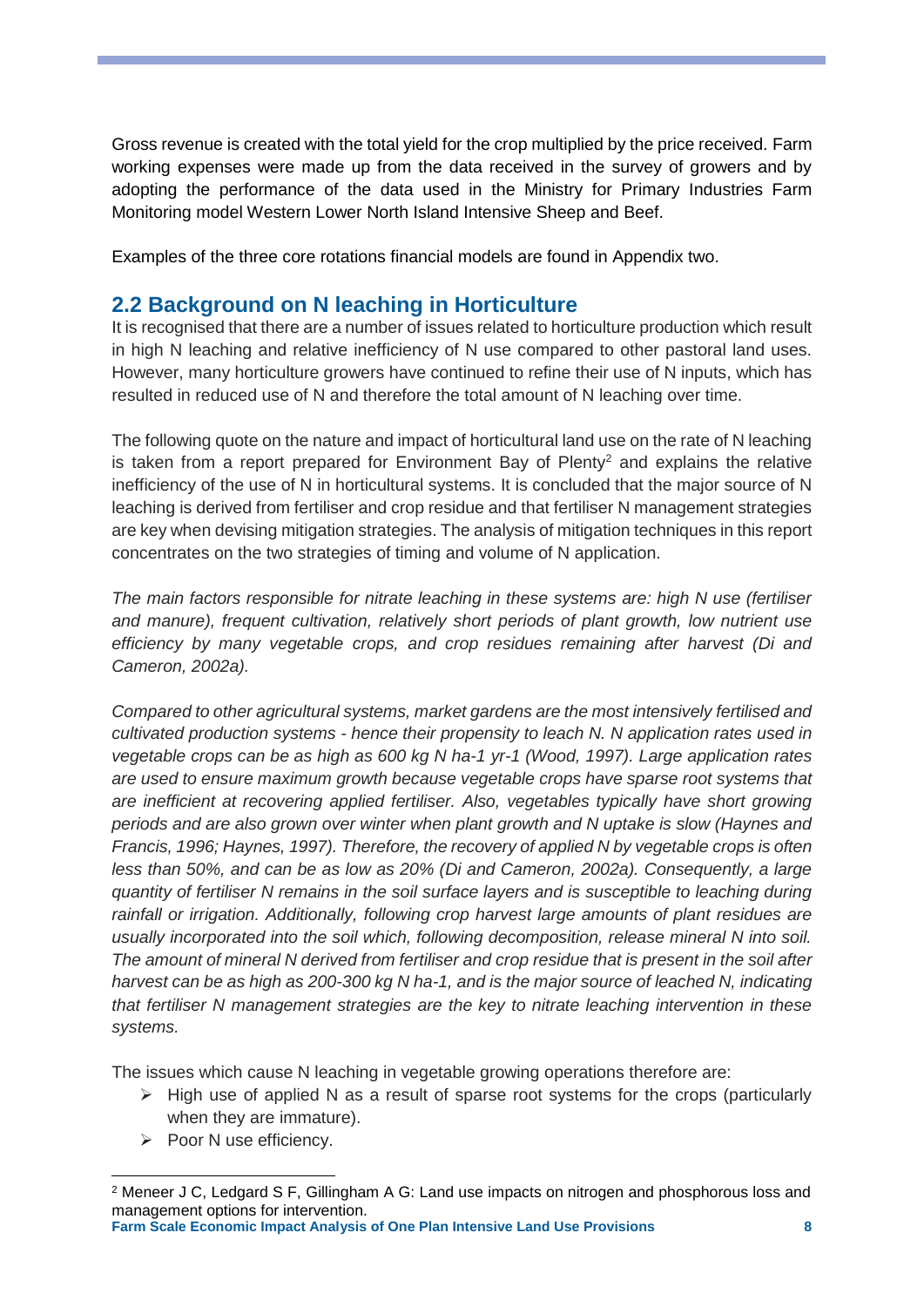- $\triangleright$  Short growth periods and therefore (in some cases) multiple crops in one year.
- $\triangleright$  Grown over winter when leaching rates are high due to high rainfall and saturated soils.
- $\triangleright$  Large amounts of crop residue left in the paddock after harvest which is worked into the soil.

#### <span id="page-9-0"></span>**2.3 Mitigation Techniques Modelled**

Background research suggests that the mitigation options available to vegetable growers are based around improving nutrient use efficiency. These include:

- $\triangleright$  Nutrient management planning,
- $\triangleright$  Proper fertiliser material selection,
- $\triangleright$  Better application timing and placement,
- $\triangleright$  Improved irrigation scheduling.

The use of slow release fertilisers and the use of DDE's which act as a retardant to N leaching are both potential mitigation techniques that should be considered. The issue with slow release fertilisers is that there are certain times when vegetable crops have very high demand on N and therefore slow release fertilisers would not be able to adequately meet the crops requirement. Also, it is not possible to model the types of slow release fertilisers that are available at present in OVERSEER.

Our analysis of the current mitigation practices of growers in the Horizons Region was that they are carrying out nutrient management planning, fertiliser material selection and better timing and placement of N application. However, they are limited by the type of system which they could use in terms of improved irrigation scheduling.

Having modelled the Status Quo option which modelled what they were doing now, it became obvious that the major impacts on N Leaching was related to the amount and timing of application of N. Therefore, the following mitigation techniques were trialled:

#### **Mitigation 1 – Limiting N application.**

.

This mitigation technique limited any one application of N to 80 kg N / ha per month. This mainly entailed the splitting of the first application of N by either moving some of it forward into the pre planting cultivation phase and incorporating it into the soil or by evening out the amount of N in subsequent fertiliser applications up to the maximum of 80 kg N / ha. No impact on yield was modelled from this mitigation technique it was assumed that the evening out of the N applications did not have a negative impact on the yield of the crop. This was partly driven by the relatively regular N applications that are made in horticultural crops and the fact that in OVERSEER the smallest window of applications are on a monthly basis. Current best practice is for the application of N to be more regular than once per month, particularly in the early growing stages when the plants are relatively small and growing rapidly and have a high requirement for N.

An example of the impact of limiting the amount of N applied in each application for each of the rotation types is shown in Table 2.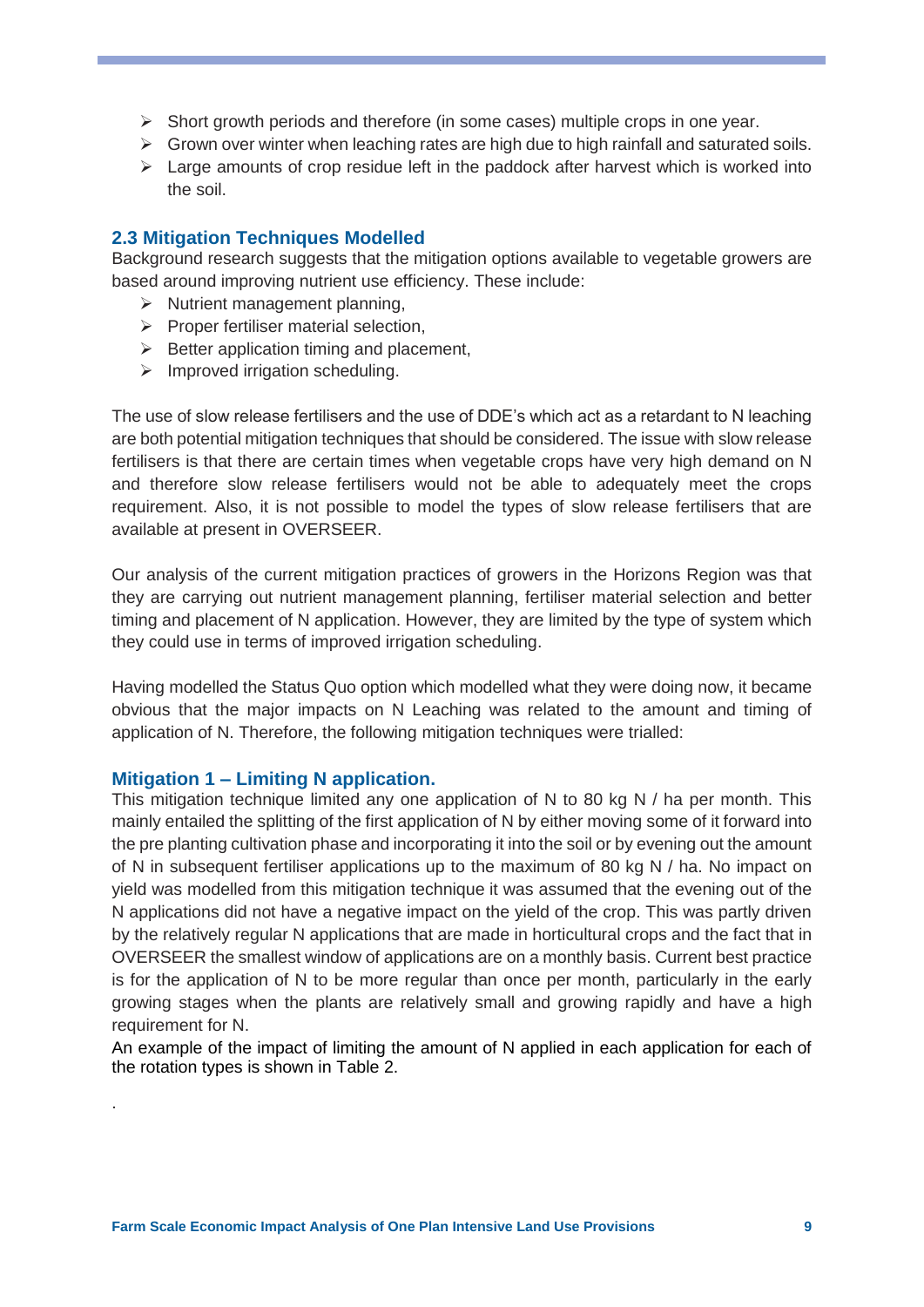**Table 2: Examples of the mitigation of limiting the amount of N in each application month to 80 in Overseer. (kg N / ha / year).**

| <b>Rotation 1 Cash Cropping</b>       |     | <b>Potato</b>  |              |            |     |
|---------------------------------------|-----|----------------|--------------|------------|-----|
|                                       | Aug | <b>Sept</b>    | Oct          | <b>Nov</b> |     |
| Status Quo                            |     | 204            |              | 72         |     |
| Mitigation 1                          | 82  | 82             | 41           | 72         |     |
| <b>Rotation 2 Intensive Vegetable</b> |     | <b>Cabbage</b> |              |            |     |
|                                       | Apr | <b>May</b>     | Jun          | Jul        | Aug |
| <b>Status Quo</b>                     |     | 197            |              | 184        |     |
| Mitigation 1                          | 80  | 80             | 37           | 80         | 80  |
| <b>Rotation 3 Market Garden</b>       |     | <b>Spinach</b> |              |            |     |
|                                       | Feb | <b>Mar</b>     | <b>April</b> | <b>May</b> |     |
| <b>Status Quo</b>                     |     | 180            | 60           | 80         |     |
| Mitigation 1                          | 81  | 81             | 80           | 80         |     |

There is also the requirement to get the application of N on relatively early in the growth phase of many of the crops because experience shows that later application of N can lead to reduced yield and a deterioration of quality of many of the crops as a result of being pushed along later in their maturity.

#### **Mitigation 2 – Altering the amount of N and the yield.**

This mitigation option altered the amount of N applied to the crop in 10% deductions from 0 to a 30% reduction in the amount of N applied. The amounts of yield reductions modelled were created by reference to some research reports<sup>3</sup> on the impact of N on yield and informed by the experienced opinion of some of the growers in the Pukekohe District. The assumptions as to average yield reduction by individual crop are attached in Appendix 3. Many of the research reports referenced refer to trials which occurred from the mid 1960's to the late 1980's. In that time period the amount of N used was much higher than what is used now. Although very little research has been carried out recently into N use on horticultural crops, many of the growers have continued to develop their knowledge on the timing and volume of N application to be able to maximise crop growth and to try and improve N use efficiency and at the same time reduce costs. This has resulted in much lower rates of N usage than those quoted in the old research reports.

#### **Mitigation 3 – The use of cover crops**

-

The use of cover crops is a good mitigation technique to reduce the amount of Nitrogen which leaks through the soil profile, particularly during the winter months when there is high rainfall and the soil is generally saturated, therefore there is a lot of movement through the soil profile. For this exercise when the gap between crops was more than two months then a cover crop was put in. At the end of the cover crop it was worked into the soil profile.

Wood (1997): Reduced N inputs to winter vegetable crops – Pukekohe district 1997.

<sup>3</sup> Pearson, Renquist, Reid (1999): MAF vegetable fertiliser trails – A re appraisal using a new model. Wood (1998): Effect on crop yields from reduced N inputs to selected winter vegetable crops.

Thomas, Obreza, Sartain : Improving N and P fertiliser use efficiency for Floridas horticultural crops. MAF (1979): Celery production in Hutt Horowhenua.

**Farm Scale Economic Impact Analysis of One Plan Intensive Land Use Provisions 10** Sher (1997): Nutrient uptake of vegetable crops. Summary of results 1993 – 1996.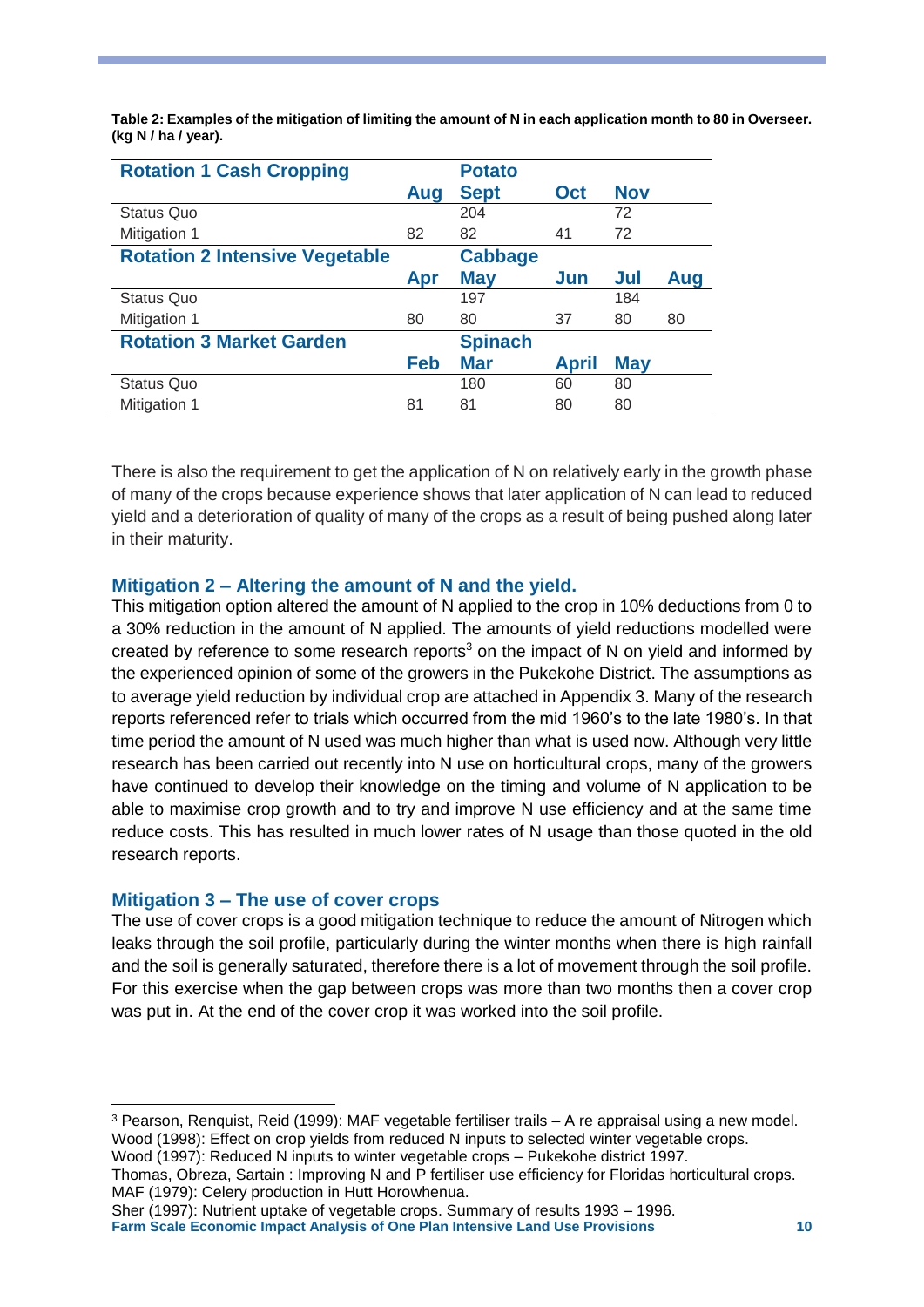## <span id="page-11-0"></span>**2.4 Results**

#### **2.4.1 Overseer modelling**

The results of the OVERSEER modelling of each rotation are displayed across the columns the results are shown for the status quo option first and then for each of the mitigation options.

|                   | Status Quo M 1 M2 |     |    | <b>M2</b><br>10% 20% 30% | M <sub>2</sub> | <b>M3</b> |
|-------------------|-------------------|-----|----|--------------------------|----------------|-----------|
| <b>Rotation 1</b> | 23                | 22. | 23 | 21                       | 21             | 22        |
| <b>Rotation 2</b> | 69                | 66  | 67 | 66                       | 63             | 66        |
| Rotation 3        | 61                | 64  | 59 | 57                       | 52             | 58        |

#### **Rotation 1 – Cash Cropping**

The results of rotation 1 show that because of the relatively large area of non-horticultural land within the model that the whole farm N leaching results are not sensitive to the mitigation options trialled.

#### **Rotation 2 – Intensive Vegetable**

In rotation 2 the results indicate that although there is a potential 9% drop in the total leaching result in M2 30% there is nothing showing which would give any encouragement that there could be significant lowering of the leaching of the crop with the use of the mitigation practices used.

#### **Rotation 3 – Market Garden**

In rotation 3 the results indicate that although there is a potential 15% drop in the total leaching result in M2 30% there is nothing showing which would give any encouragement that there could be significant lowering of the leaching of the crop with the use of the mitigation practices used.

**Overall the results of the overseer analysis indicate that there is very little that can be done in terms of the use of the currently available mitigation techniques that will lower the amount of N leaching in the three models used.**

**This will mean that by far the majority of vegetable growers will be required to apply for a restricted discretionary consent outside Table 14.2. The costs to do this will be considerable and the outcomes of their application are uncertain.** 

#### **2.4.2 Financial results.**

The core models were adjusted by the following techniques to alter the results for each mitigation option.

#### **Mitigation 1 – Limit N**

-

For each additional application of N an amount of \$50 / ha was added to the fertiliser costs. The \$50 / ha was the amount shown for each fertiliser application in the Lincoln Budget Manual<sup>4</sup>.

**Farm Scale Economic Impact Analysis of One Plan Intensive Land Use Provisions 11** <sup>4</sup> Lincoln University: Financial Budget Manual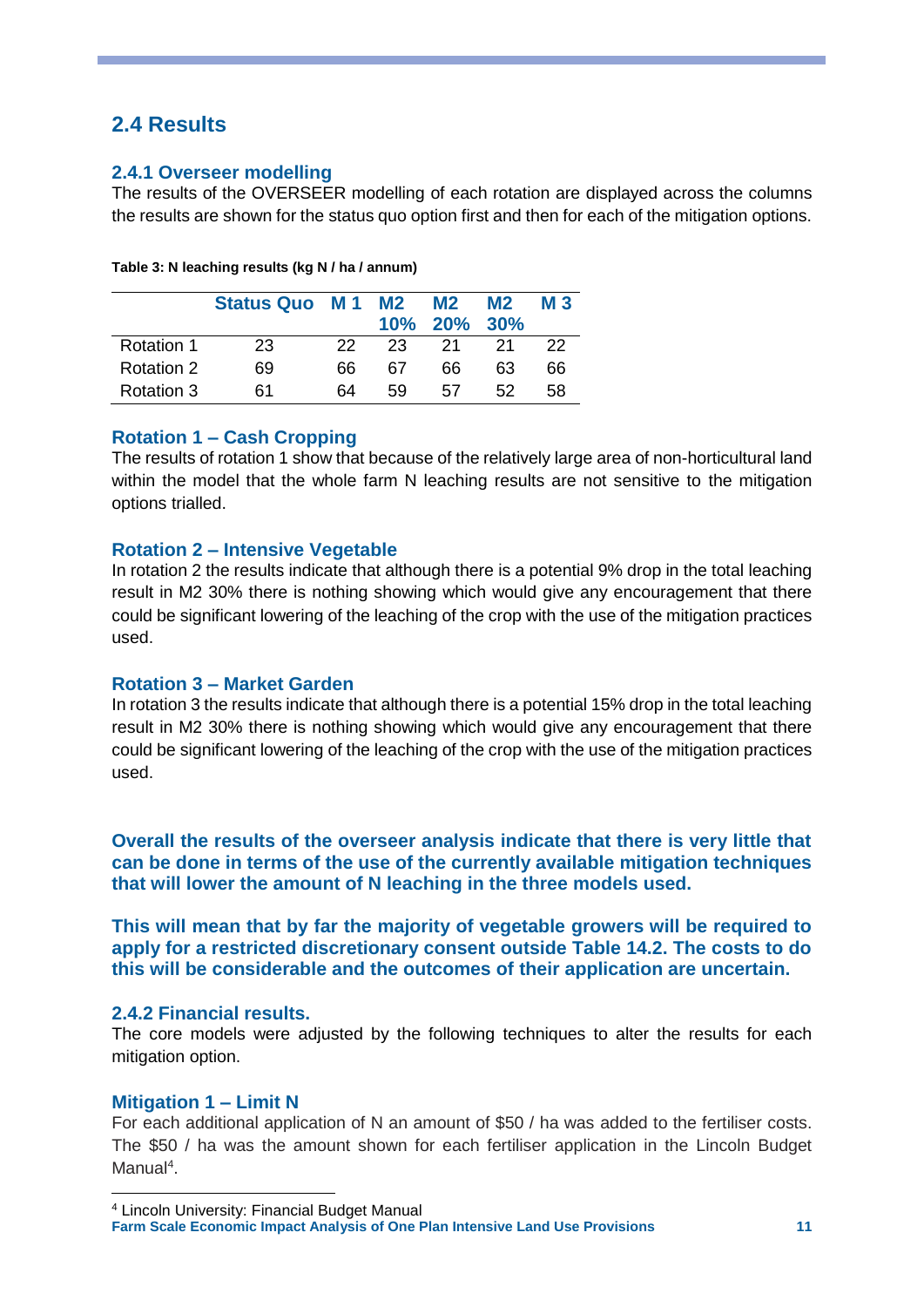#### **Mitigation 2 – Alter N and Yield**

The yield of the crop grown was adjusted by the percentages shown in appendix one. This then flowed through to a reduction in expenditure for those expenditure items which are influenced by the yield of the crop including fertiliser expenditure.

#### **Mitigation 3 – Cover Crop**

For each time that a cover crop was added into the rotation an additional cost of \$550 / ha was added to the financial model. This amount is taken from the Lincoln University Financial Budget Manual and incorporates items for the seed drilled and the costs of drilling the seed.

|                                | <b>Status Quo</b> | M 1     | M <sub>2</sub><br>10% | M <sub>2</sub><br>20% | M <sub>2</sub><br>30% | M <sub>3</sub> |
|--------------------------------|-------------------|---------|-----------------------|-----------------------|-----------------------|----------------|
| Gross Farm Revenue             | 523,860           | 523.860 | 491.985               | 443,235               | 416.985               | 512.610        |
| <b>Farm Operating Expenses</b> | 203,268           | 203.768 | 199.826               | 194,734               | 189.918               | 208,268        |
| <b>Cash Operating Surplus</b>  | 320,592           | 320.092 | 292,159               | 248,501               | 227.067               | 304,342        |
| Net Cash Position              | 156,716           | 156.316 | 133.969               | 99.043                | 81.896                | 143,716        |
| ROI                            | 4.9%              | 4.9%    | $4.2\%$               | 3.1%                  | 2.6%                  | 4.5%           |

<span id="page-12-0"></span>**Table 4: Financial results for Rotation 1** 

As can be seen fro[m Table 4](#page-12-0) there is very little change in the financial performance of rotation 1 from mitigation. Mitigation 2 very rapidly causes a deterioration in the financial results as measured by the Net Cash Position and ROI. Mitigation 3 has a relatively minor negative impact on the financial result.

#### <span id="page-12-1"></span>**Table 5: Financial results for Rotation 2**

|                               |           | <b>Status</b><br>Quo | M 1       | M <sub>2</sub><br>10% | M2<br>20% | M <sub>2</sub><br>30% | M <sub>3</sub> |
|-------------------------------|-----------|----------------------|-----------|-----------------------|-----------|-----------------------|----------------|
| Gross Farm Revenue            |           | 2,557,680            | 2,557,680 | 2,206,420             | 1,853,020 | 1,639,440             | 2.557.680      |
| Farm                          | Operating | 1,927,017            | 1,930,617 | 1.742.746             | 1.550.469 | 1.475.619             | 1,931,337      |
| Expenses                      |           |                      |           |                       |           |                       |                |
| <b>Cash Operating Surplus</b> |           | 630,663              | 627,063   | 463,674               | 302,551   | 163,821               | 626,343        |
| <b>Net Cash Position</b>      |           | 404,773              | 401,893   | 271,181               | 142,283   | 31,299                | 401,317        |
| <b>ROI</b>                    |           | 12.7%                | 12.6%     | 8.5%                  | 4.5%      | 1.0%                  | 12.6%          |

As can be seen fro[m Table 5](#page-12-1) both Mitigations 1 and 3 have a very minor impact on the financial result. Mitigation 2 however has quite severe negative impact on the financial result which increases markedly as the proportion of N applied decreases.

#### <span id="page-12-2"></span>**Table 6: Financial results for Rotation 3**

|                                | <b>Status Quo</b> | M 1     | M <sub>2</sub> | M <sub>2</sub> | M <sub>2</sub> | <b>M3</b> |
|--------------------------------|-------------------|---------|----------------|----------------|----------------|-----------|
|                                |                   |         | 10%            | 20%            | 30%            |           |
| Gross Farm Revenue             | 960,980           | 953.720 | 817.922        | 687.420        | 579.492        | 960.980   |
| <b>Farm Operating Expenses</b> | 580,568           | 585.068 | 521.562        | 467.143        | 422.448        | 588,818   |
| <b>Cash Operating Surplus</b>  | 380,412           | 368,652 | 296.360        | 220.277        | 157.044        | 372,162   |
| Net Cash Position              | 196.572           | 195.164 | 129.330        | 68.463         | 17.877         | 189,972   |
| <b>ROI</b>                     | 13.1%             | 13.0%   | $8.6\%$        | 4.6%           | 1.2%           | 12.7%     |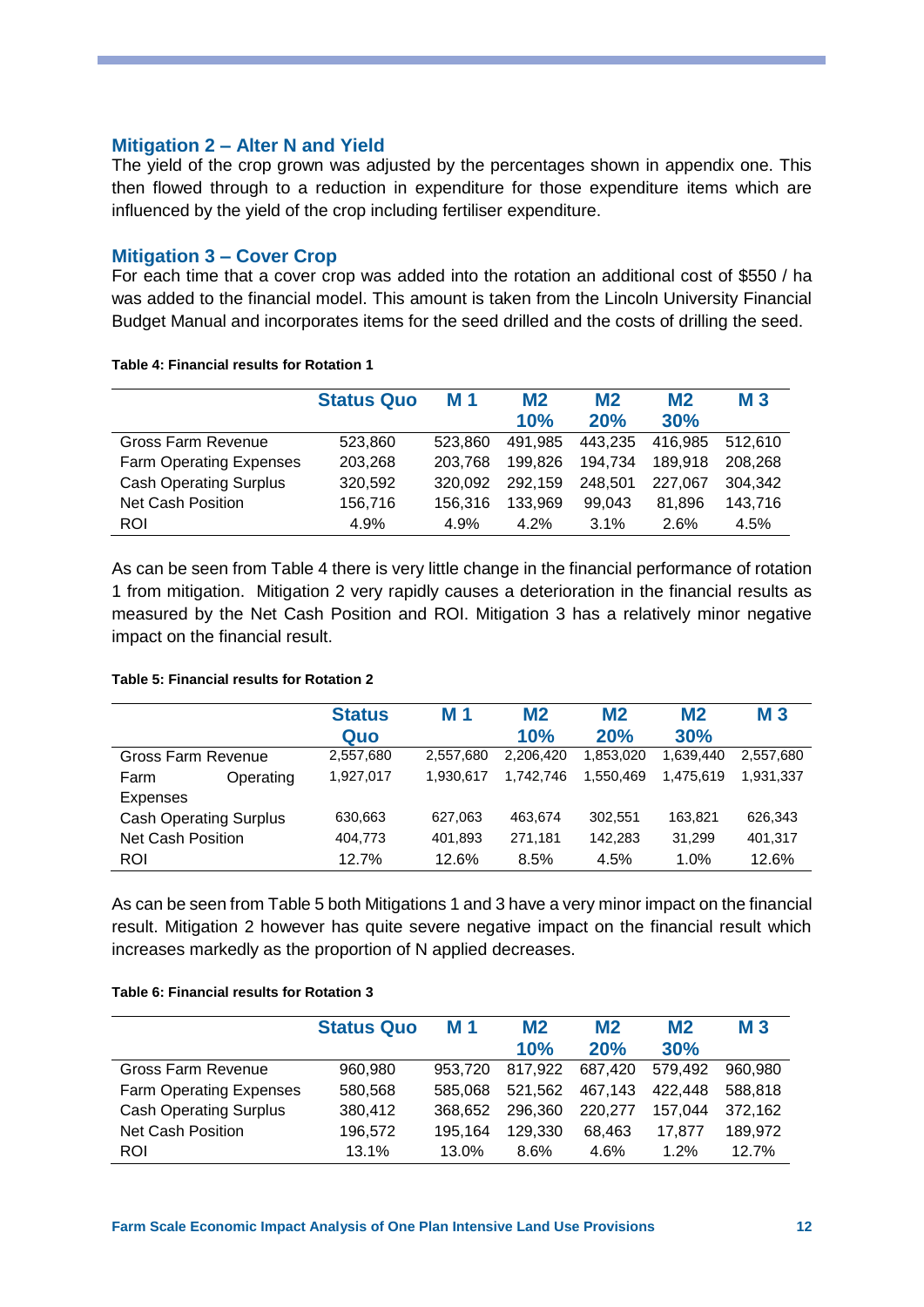As can be seen fro[m Table 6](#page-12-2) both Mitigations 1 and 3 have a very minor impact on the financial result. Mitigation 2 however has quite severe negative impact on the financial result which increases markedly as the proportion of N applied decreases.

#### **The results of the financial modelling indicate that the major impacts are a considerable deterioration of the financial performance of each of the rotations as a result of the restrictions on the amount of N used.**

## <span id="page-13-0"></span>**2.5 Achieving the 30 kg N / ha target**

The most effective means of mitigation that is possible to ensure that a vegetable grower can continue to grow vegetables whilst meeting the requirements of the existing planning regime would be to buy additional land that they could farm less intensively which would balance the whole farm N leaching result to meet the 30 kg N / ha limit.

For the sake of demonstration of the impact of such a mitigation technique being adopted in each of the core rotations the example uses the addition of sufficient land which is farmed in a "cut and carry" operation which has all of the pasture grown removed from the site as silage. This option is the highest financial returning land use per kg N leached whilst adopting a no animals policy.. This means that it is the most attractive option for a vegetable grower to try and mitigate the total N leaching figure from the additional land required at the greatest possible financial return. It is predicated on their being sufficient demand from the Dairy sector for the purchase of additional silage which is made off farm.

The additional land is assumed that it would be purchased entirely from borrowed money so the value and the amount of debt both go up by the same amount but the debt servicing increases by the amount of the additional purchase.

In the case of rotation 1 which has a total N leaching figure of 23 this would mean that this rotation was within the target so no mitigation would be neccesary. For rotation 2 it would require the addition of 210 ha and for rotation 3 it would require the addition of 35 ha. These areas of pasture are calculated by changing the area under pasture ( N leaching 8 kg N / ha / year) until the N leaching for the total area of land farmed achieves the average target of 30 kg N / ha / year.

The results of adopting this mitigation technique are shown in [Table 7.](#page-13-1)

|                               |           | <b>Rotation 2</b><br><b>SQ</b> | <b>Rotation kg N/</b><br>ha | <b>Rotation 3</b><br><b>SQ</b> | <b>Rotation kg N/</b><br>ha |
|-------------------------------|-----------|--------------------------------|-----------------------------|--------------------------------|-----------------------------|
| Gross Farm Revenue            |           | 2,557,680                      | 2,804,520                   | 960,980                        | 1,004,540                   |
| Farm                          | Operating | 1.927.017                      | 1,908,337                   | 580.568                        | 619.749                     |
| <b>Expenses</b>               |           |                                |                             |                                |                             |
| <b>Cash Operating Surplus</b> |           | 630,663                        | 896,183                     | 380,412                        | 384.791                     |
| <b>Net Cash Position</b>      |           | 404,773                        | 357,189                     | 196,572                        | 113,333                     |
| ROI                           |           | 13%                            | 4.4%                        | 13%                            | 3.5%                        |

#### <span id="page-13-1"></span> **Table 7: Financial results for achieving the 30 kg N / ha requirement.**

For rotation 2 there is a significant reduction in the ROI but not as significant reduction in the Net Cash Position. For rotation 3 there is a significant reduction in both the Net Cash Position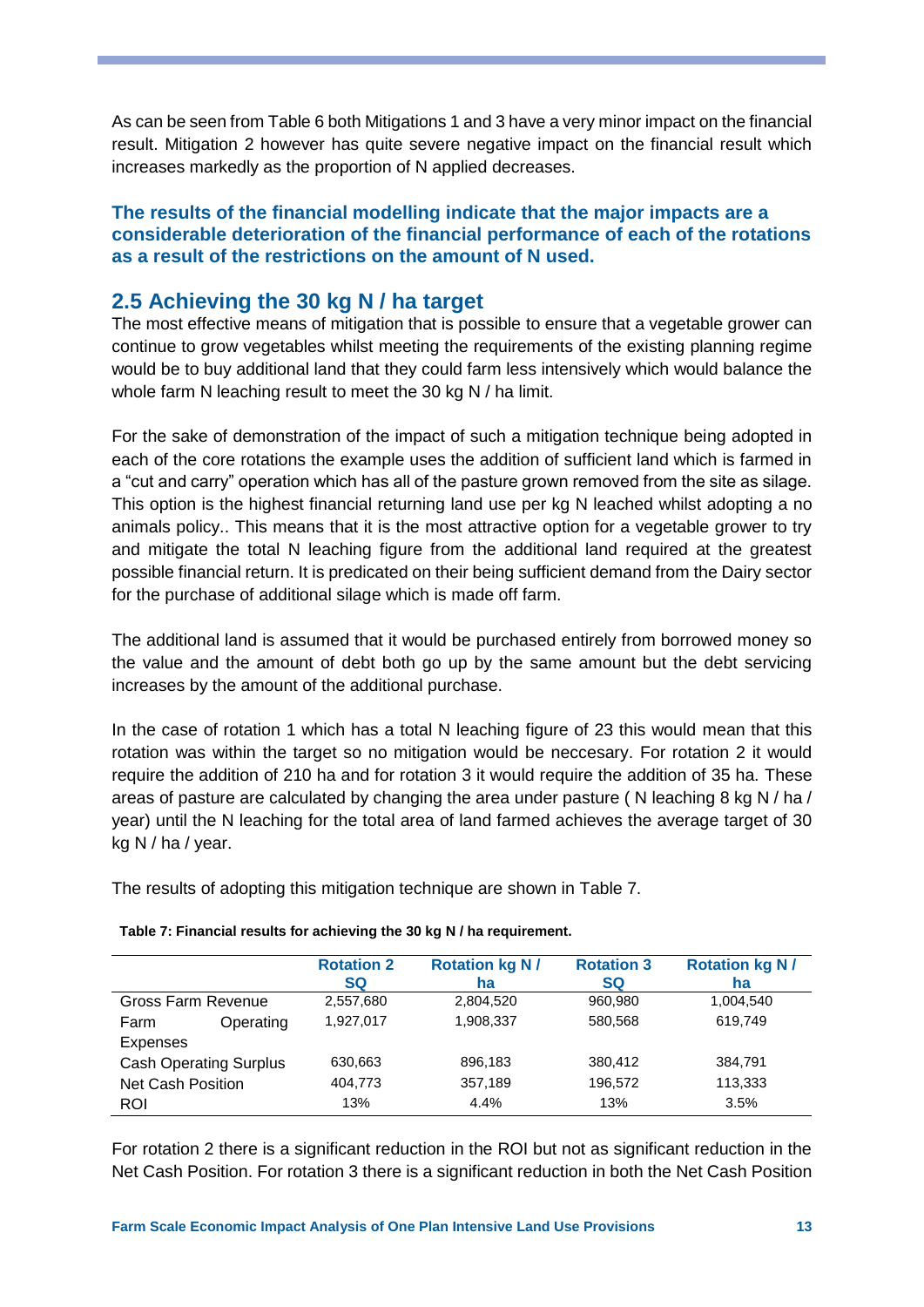and the ROI as a result of moving from the status quo position to meeting the initial target of 30 kg N / ha / year.

#### **In order to meet the requirements of Table 14.2 Rotations 2 Intensive Vegetable and 3 Market Garden experience a significant deterioration in their ROI.**

Analysis of the potential for the grower to remain viable while still meeting the targets set in Table 14.2. The targets set for N leaching on class 1 soils ( as classified by the LUC classification system) are set to drop in five yearly intervals until 20 years from the original date as shown in [Table 8.](#page-14-0)

<span id="page-14-0"></span>**Table 8: Targets of kg N / ha / year that have been set into the future.** 

| LUC |
|-----|
| 30  |
| 27  |
| 26  |
| 25  |
|     |

The impact of the cost of servicing the additional land required to meet the various targets which are set over time are somewhat offset by the additional income received from the land. The results of the ongoing impact of meeting the targets are shown in [Table 9.](#page-14-1)

|                          | <b>Status Quo 30</b> |         | 27                        | 26                      | 25      |
|--------------------------|----------------------|---------|---------------------------|-------------------------|---------|
| Rotation 2               |                      |         |                           |                         |         |
| <b>Net Cash Position</b> | 404,773              | 569.641 |                           | 607,199 606,902 623,453 |         |
| ROI                      | 13%                  | 7.0%    | 5.5%                      | $5.2\%$                 | $5.1\%$ |
| Rotation 3               |                      |         |                           |                         |         |
| <b>Net Cash Position</b> | 196,572              |         | 136,375  131,108  129,133 |                         | 126.499 |
| ROI                      | 13.1%                | $5.0\%$ | 4.4%                      | 4.2%                    | 3.9%    |

<span id="page-14-1"></span>**Table 9: The financial impact of achieving the N leaching targets over time.**

As can be seen from [Table 9](#page-14-1) for rotation 2 Intensive Vegetable production there is a slight lift in the nett cash position from the status quo to the 30 kg N  $/$  ha  $/$  year but a significant drop in the Return on Investment figure. After that the results of the impact are showing a small but steady rise in the Nett Cash Position but a further deterioration in the Return on Investment. This is brought about by the returns from the additional alnd being greater than the cost of the debt servicing but the cost of the additional land causing the Return on Investment to deteriorate.

For Rotation 3 there is a substantial drop from the Status Quo to the 30 kg N / ha / year in both the Nett Cash Position and the Return on Investment and then a continual slide as the targets drop further in both measures.

**While the results for both remain technically viable from a Nett Cash Position perspective the Return on Investment which they receive is unsatisfactory. Therefore I believe that the vegetable growers in the Horizons area would find it more attractive to move their operations to an area where they were not required to meet such targets than to go to the additional cost of the mitigations modelled here.**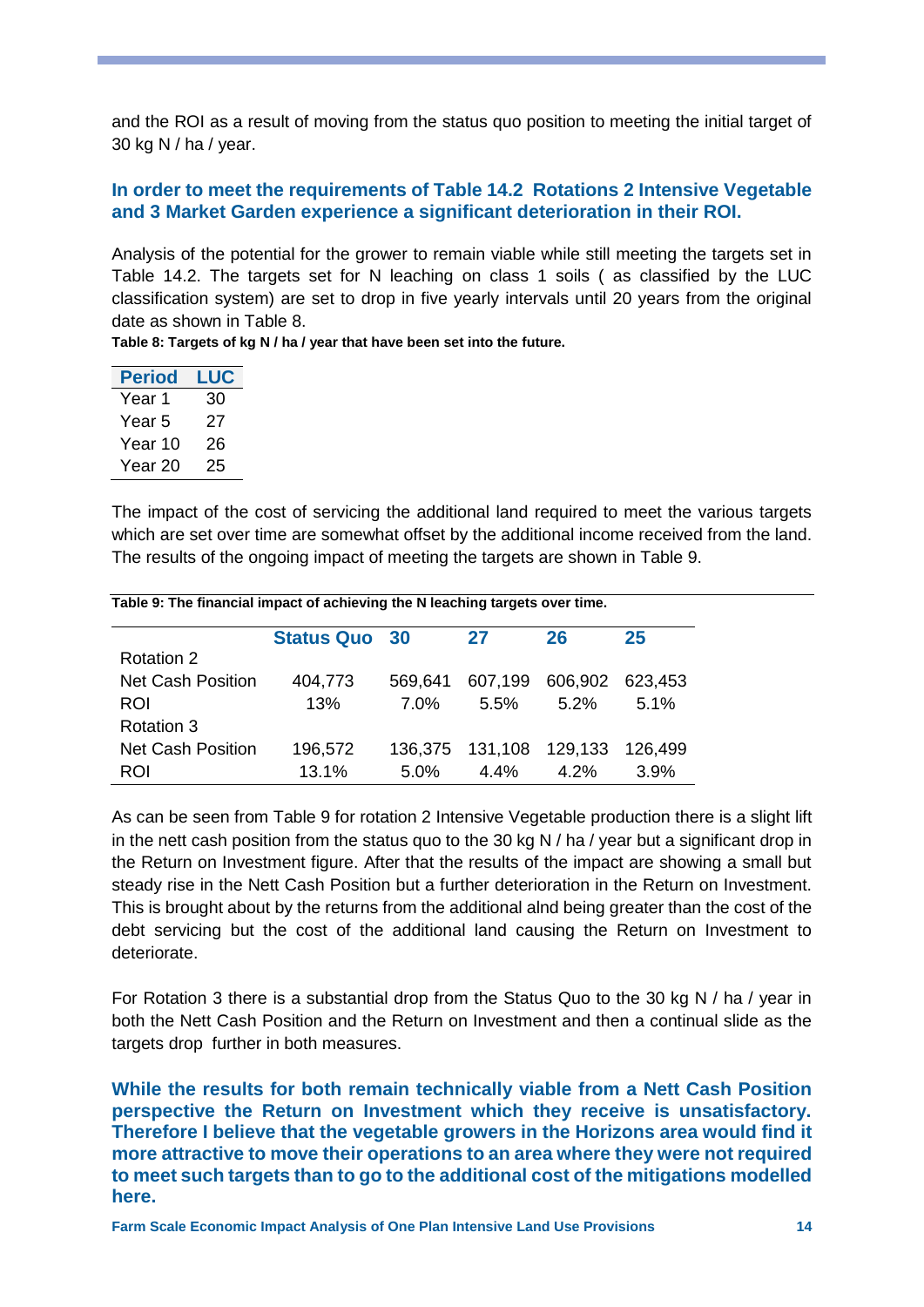# <span id="page-15-0"></span>**Appendix One: Caution on the Use of Overseer**

We believe that considerable caution should be used in the use of nutrient benchmarking results produced in Overseer for the Horticultural industry. The following commentary sets out our reasons for this warning.

It is HortNZ's policy to work with Overseer to try and improve the accuracy of the N leaching figures produced by the tool. However when Councils seek to use Overseer as a tool to aid their legislative intentions in the vegetable sector HortNZ has some serious doubts about Overseers ability to accurately predict the performance of the sector.

In the report written by The AgriBusiness Group "Nutrient Performance and Financial Analysis of Lower Waikato Horticulture Growers" the authors identified a number of challenges related to modelling vegetable crops in Overseer which had a potential negative effect on our ability to accurately model the N leaching performance of the vegetable growing sector. In that report it commented on a review carried out by FAR of the use of Overseer in the Arable and Horticultural sector as follows:

*The Foundation for Arable Research<sup>5</sup> carried out an independent review of the use of OVERSEER in the arable sector, which incorporated consideration of the horticultural sector. It came up with the following conclusion:*

*OVERSEER® is the best tool currently available for estimating N leaching losses from the root zone across the diversity and complexity of farming systems in New Zealand. This review sets out a pathway for improving its fitness for this purpose in the arable sector (see recommendations). It also highlights that the new challenges facing OVERSEER® place demands on the development team and model owners that need to be acknowledged and resourced appropriately.*

The review came up with the following recommendations which are relevant to the horticultural sector:

*OVERSEER® crop model estimates of N leaching should be evaluated against measurements of N leaching to identify whether there are any systematic errors in predictions.*

We note that this has been the subject of new projects facilitated and led by HortNZ and the Foundation of Arable Research through the "Rootzone Reality" Programme establishing a national network of lysimeters. Of direct relevance is the extension of this project in partnership with Auckland Council and Waikato Regional Council. The extension has led to a series of additional trial sites where groups of fluxmeters have been installed under cropping land in Pukekohe, Pukekawa and Matamata to directly measure nitrogen discharges below the rootzone. The work was commenced in 2014 with installation of sites. It will take at least 3-4 years to establish measurements that are useful. It will take additional time for the OVERSEER*®* owners to incorporate the new information into modelling predictions.

*OVERSEER® crop model estimates of N leaching should be evaluated against predictions of longterm leaching produced by established, detailed research models e.g. APSIM.*

-

**Farm Scale Economic Impact Analysis of One Plan Intensive Land Use Provisions 15** <sup>5</sup> FAR (2013) : A peer review of OVERSEER in relation to modelling nutrient flows in arable crops.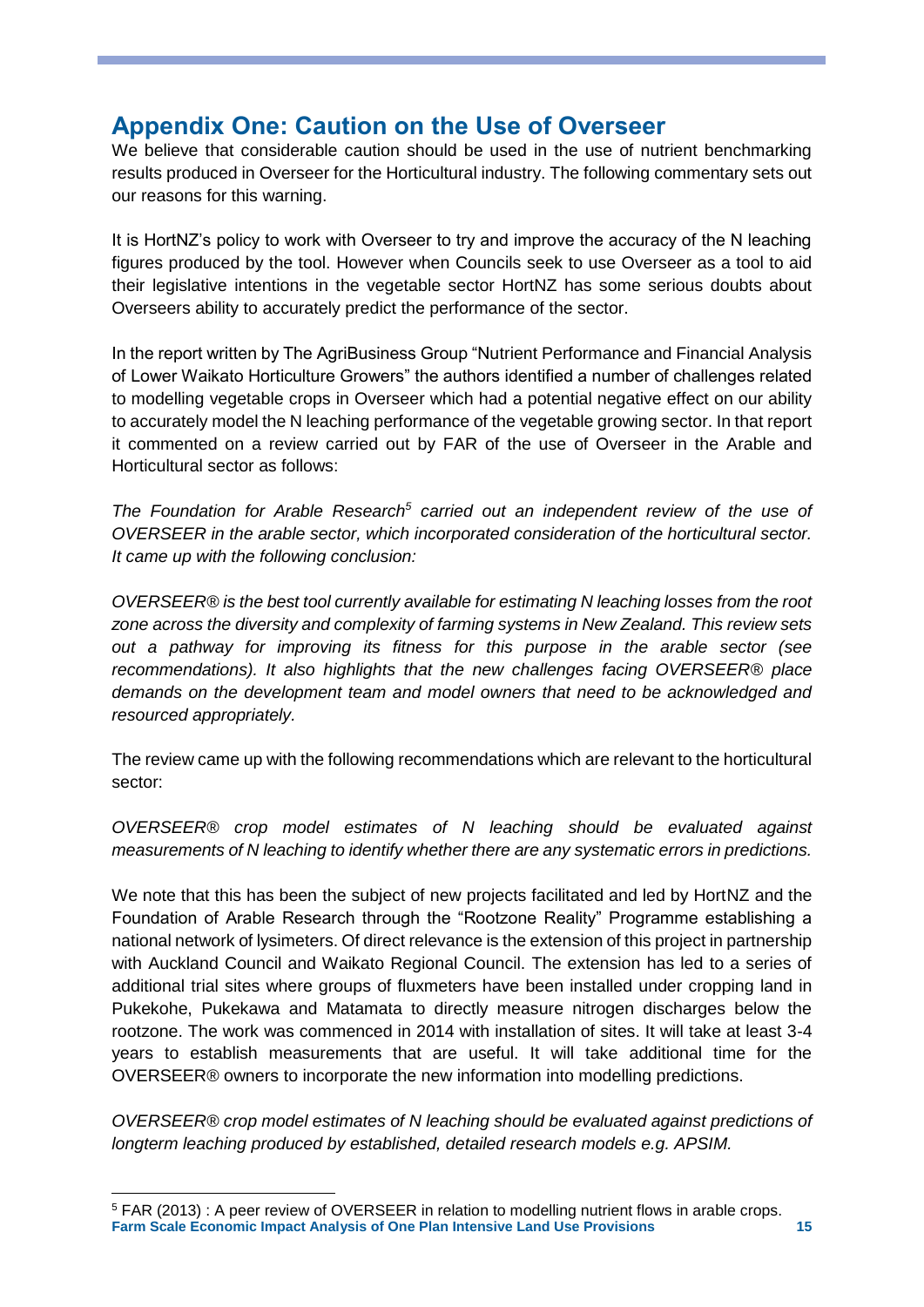Horticulture New Zealand, Foundation for Arable Research and the Fertiliser Association of New Zealand has a contract with Plant and Food Research to test Overseer results in comparison with APSIM. It will take additional time for the OVERSEER*®* owners to incorporate the new information into modelling predictions.

*The testing outlined in recommendations (1) and (2) is likely to identify and justify areas for further development of OVERSEER® to improve N leaching predictions.*

As far as we are aware none of the three recommendations made in that report have been completed. This is at least partially due to the development of Overseer being limited by the expenditure of capital and partially due to the low priority put on the development of vegetable production capability by Overseer.

So we still do not know whether there is any justification for the crop model estimates being used by Overseer and we have not had them verified by comparison to other means of modelling (APSIM).

Apart from the basic uncertainty around the accuracy of the crop model estimates used in Overseer there are also concerns about:

- $\triangleright$  The gross nature of the inputs used in entering data into Overseer (monthly data is the finest input timeframe) which are unable to accurately reflect the complexities of relatively fine scale vegetable production systems and
- $\triangleright$  The fact that Overseer is not currently capable of modelling all possible crop types. In a recent paper written for ECan (Hume)<sup>6</sup>, Plant and Food identified that approximately half of the crops sown were not named as options in Overseer in an exercise in crop modelling in Canterbury. We would assume that this figure would be even more extreme in the high producing vegetable growing sector.
- $\triangleright$  The fact the Overseer is a long term averaging tool which has a fixed, and somewhat limited, array of long term climatic data which it uses to spread the climatic data entered over, which represents an average of thirty years data.

In the Hume paper it identified that there were a total of 21 complexities that they encountered when modelling horticultural properties in Overseer. For each one they had to develop "work arounds" to try and accurately come up with an N leaching figure which was best able to report the estimates made by Overseer.

In summary they said:

*Councils using OVERSEER® for regulatory purposes should consider the listed issues and, along with industry bodies (e.g. HortNZ and FAR), inform growers with guidelines and expectations for the modelling of their farms to ensure consistency of outputs across the industry.*

<sup>-</sup><sup>6</sup> Hume et al 2015. MGM Technical Report Arable and Horticultural crop modelling**.** Report written by Plant and Food for ECan.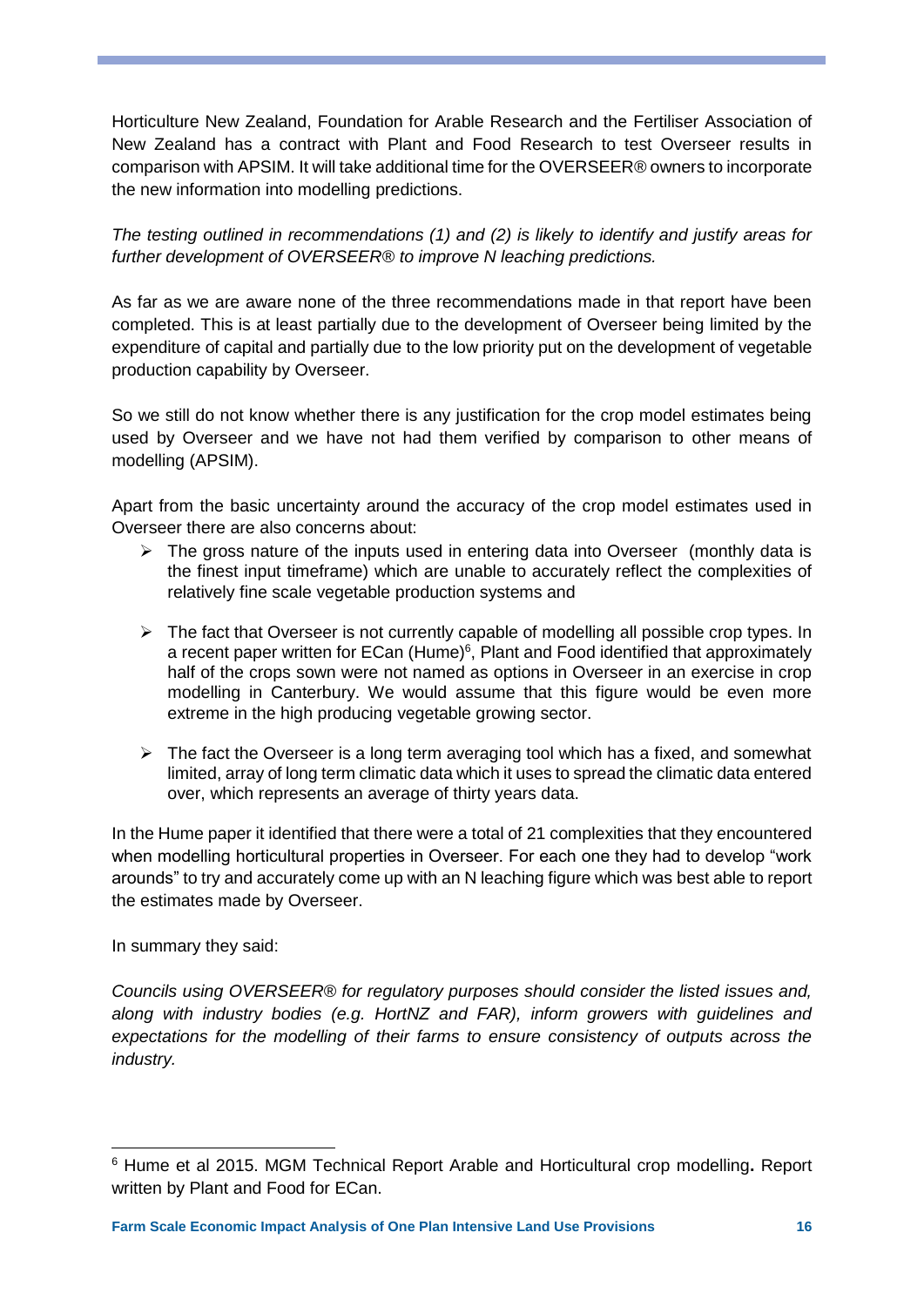# <span id="page-17-0"></span>**Appendix Two: the core financial models**

| <b>Rotation 1</b>                              | sQ              |       |                          |                          |                          |
|------------------------------------------------|-----------------|-------|--------------------------|--------------------------|--------------------------|
| <b>Physical Characteristics</b>                |                 |       |                          |                          |                          |
|                                                | <b>Hectares</b> |       | t/ha Total yield (tDM)   | \$/t                     | Total \$                 |
| Effective area (ha)                            | 210             |       |                          |                          |                          |
| Potatoes (summer                               | 10              | 50    | 500                      | 450                      | 225,000                  |
| Onions                                         |                 |       | $\overline{\phantom{0}}$ | 500                      |                          |
| Carrots                                        |                 |       | $\overline{\phantom{0}}$ | 450                      | $\overline{\phantom{0}}$ |
| Squash<br>Oats and rye                         |                 |       | $\overline{\phantom{a}}$ |                          | $\overline{\phantom{a}}$ |
| Barley (grain)                                 | 10              | 10    | 100                      | 375                      | 37,500                   |
| Oats and rye                                   |                 |       |                          |                          |                          |
| Total/average                                  | 20              | 30    | 600                      |                          | 262,500                  |
|                                                |                 |       |                          |                          |                          |
|                                                | 4               |       |                          |                          |                          |
| Dairy grazing                                  |                 |       | Total yield (kgDM)       | \$/kgDM                  | Total \$                 |
| Sheep and beef                                 | 180             | O     |                          | 0.30                     |                          |
| Total                                          | 180             |       | o                        |                          | O                        |
|                                                |                 |       |                          |                          |                          |
|                                                |                 |       |                          |                          |                          |
| <b>Financial Data</b>                          |                 |       |                          |                          |                          |
|                                                |                 |       | Unit                     | \$ Total                 | \$/ha (eff)              |
| <b>Revenue</b>                                 |                 |       |                          |                          |                          |
| Cereals                                        |                 |       |                          | 37,500                   | 179                      |
| Process/ fresh vege                            |                 |       |                          | 225,000                  | 1,071                    |
| Other Crops                                    |                 |       |                          |                          | O                        |
| Crop Residues                                  |                 |       | 0 /ha                    |                          |                          |
| <b>Total Crop</b>                              |                 |       |                          | 262,500                  | 1,250                    |
| Sheep and Beef                                 |                 | 1,452 |                          | 261,360                  | 1,245                    |
| Other Farm Income<br><b>Gross Farm Revenue</b> |                 |       | /ha                      | 523,860                  | o<br>2,495               |
|                                                |                 |       |                          |                          |                          |
|                                                |                 |       |                          |                          |                          |
| <b>Farm Working Expenses</b>                   |                 | \$/ha |                          | \$ Total                 | \$/ha (eff)              |
| Wages                                          |                 | 500   | 35.36                    | 11,365                   | 54                       |
|                                                |                 |       | 45.76                    | 8,237                    | 39                       |
| Breeding                                       |                 |       | 4.16                     | 749                      | $\overline{a}$           |
| Electricity                                    |                 |       | 16.64                    | 2,995                    | 14                       |
| Grading                                        |                 | 625   |                          | 6,250                    | 30                       |
| Packing                                        |                 | 600   |                          | 6,000                    | 29                       |
| Freight                                        |                 | 325   |                          | 3,250                    | 15                       |
| Fertiliser                                     |                 | 1392  | 231.92                   | 55,666                   | 265                      |
| Lime                                           |                 |       | 8.32                     | 1,498                    | 7                        |
| Freight                                        |                 |       | 18.72                    | 3,370                    | 16                       |
| Seed dressing                                  |                 |       |                          | $\overline{\phantom{a}}$ | $\overline{\phantom{0}}$ |
| Seeds                                          |                 | 1385  | 18.72                    | 17,220                   | 82                       |
| Shearing                                       |                 |       | 39.52                    | 7,114                    | 34                       |
| Weed & Pest                                    |                 | 1168  | 13.52                    | 14,114                   | 67                       |
| Fuel                                           |                 | 671   |                          | 6,710                    | 32                       |
| <b>Vehicle Costs</b>                           |                 | 671   | 29.12                    | 11,952                   | 57                       |
| Repairs & Maintenance                          |                 | 136   | 59.28<br>16              | 12,030                   | 57<br>16                 |
| Communications<br>Accountancy                  |                 |       |                          | 3,360<br>4,410           | 21                       |
| Legal & Consultancy                            |                 |       | 21<br>16                 | 3,360                    | 16                       |
| Admin.                                         |                 |       | 17                       | 3,570                    | 17                       |
| Water Charges                                  |                 |       |                          | $\equiv$                 |                          |
| Rates                                          |                 |       | 50                       | 10,500                   | 50                       |
| Insurance                                      |                 |       | 25                       | 5,250                    | 25                       |
| ACC.                                           |                 |       | 12.48                    | 2,621                    | 12                       |
| Other                                          |                 |       | 8                        | 1,680                    | 8                        |
| <b>Total Farm Operating Expenses</b>           |                 |       |                          | 203,268                  | 968                      |
|                                                |                 |       |                          |                          |                          |
| <b>Cash Operating Surplus</b>                  |                 |       |                          | 320,592                  | 1,527                    |
|                                                |                 |       |                          |                          |                          |
| Interest                                       |                 | 6.50% |                          | 37,822                   | 180                      |
| Tax                                            |                 | 0.2   |                          | 56,554                   | 269                      |
| Drawings                                       |                 |       |                          | 57,000                   | 271                      |
| Capital Purchases                              |                 |       |                          | 12,500                   | 60                       |
| Development                                    |                 |       |                          |                          | $\bar{a}$                |
| Principal Repayment                            |                 |       |                          | 25,239                   | 120                      |
| <b>Net Cash Position</b>                       |                 |       |                          | 156,716                  | 746                      |
|                                                |                 |       |                          |                          |                          |
| <b>Total Farm Assets</b>                       |                 |       |                          | 3,180,601                | 15,146                   |
| <b>Total Liabilities</b>                       |                 |       |                          | 581,880                  | 2,771                    |
| <b>Total Equity</b>                            |                 |       |                          | 2,598,721                | 12,375                   |
|                                                |                 |       |                          |                          |                          |
|                                                |                 |       |                          | <b>ROI</b>               | 4.9%                     |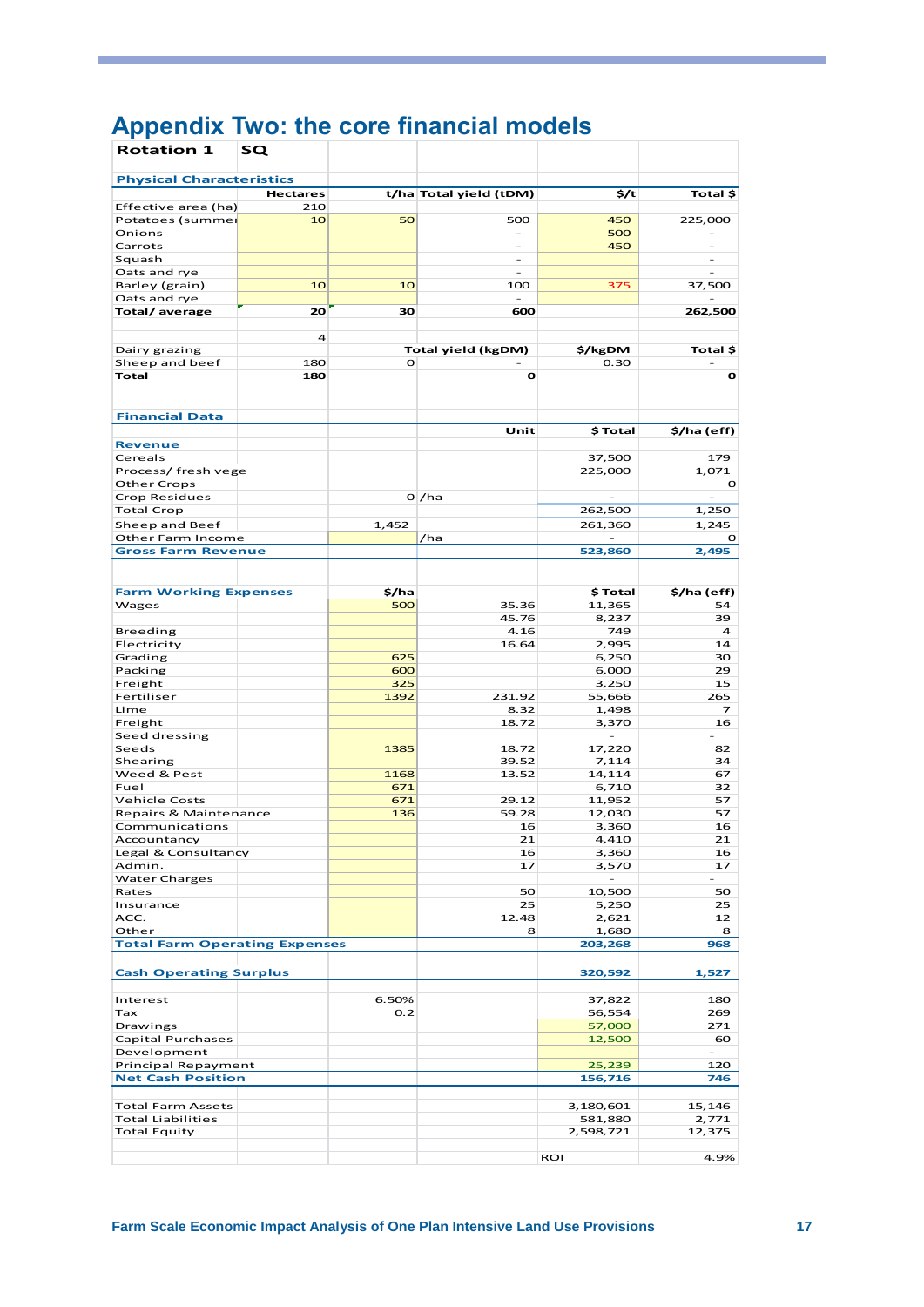| <b>Rotation 1</b>                    | SQ              |              |                           |                |              |
|--------------------------------------|-----------------|--------------|---------------------------|----------------|--------------|
| <b>Physical Characteristics</b>      |                 |              |                           |                |              |
|                                      | <b>Hectares</b> |              | t/ha Total yield (tDM)    | 5/t            | Total \$     |
| Effective area (ha)                  | 105             |              |                           |                |              |
| Cabbage                              | 20              | 70           | 1,400                     | 368            | 515,200      |
| Lettuce                              | 20              | 10           | 200                       | 3,022          | 604,400      |
| Spinach                              | 20              | 40           | 800                       | 850            | 680,000      |
| Squash                               | 20              | 25           | 500                       | 500            | 250,000      |
| Onions                               | 20              | 50           | 1,000                     | 450            | 450,000      |
|                                      |                 |              |                           |                |              |
| Total/average                        | 60              | 39           | 3,900                     |                | 2,499,600    |
| Dairy grazing                        |                 |              | <b>Total yield (kgDM)</b> | \$/kgDM        | Total \$     |
| Livestock                            | 40              | O            |                           | 0.30           |              |
| Total                                | 40              |              | O                         |                | o            |
|                                      |                 |              |                           |                |              |
|                                      |                 |              |                           |                |              |
| <b>Financial Data</b>                |                 |              |                           |                |              |
|                                      |                 |              | Unit                      | \$ Total       | \$/ha (eff)  |
| <b>Revenue</b>                       |                 |              |                           |                |              |
| Cereals                              |                 |              |                           |                |              |
| Process/ fresh vege                  |                 |              |                           | 2,499,600      | 23,806       |
| <b>Other Crops</b>                   |                 |              |                           |                | o            |
| Crop Residues                        |                 |              | O/Ma                      |                |              |
| <b>Total Crop</b>                    |                 |              |                           | 2,499,600      | 23,806       |
| Sheep and Beef                       |                 | 1,452        |                           | 58,080         | 553          |
| Other Farm Income                    |                 |              | /ha                       |                | O            |
| <b>Gross Farm Revenue</b>            |                 |              |                           | 2,557,680      | 24,359       |
|                                      |                 |              |                           |                |              |
|                                      |                 |              |                           |                |              |
|                                      |                 |              |                           |                |              |
| <b>Farm Working Expenses</b>         |                 | \$/ha        |                           | \$ Total       | \$/ha (eff)  |
| Wages                                |                 | 8592         | 35.36                     | 516,914        | 4,923        |
|                                      |                 |              | 45.76                     | 1,830          | 17           |
| <b>Breeding</b>                      |                 |              | 4.16                      | 166            | 2            |
| Electricity                          |                 | 100          | 16.64                     | 2,666          | 25           |
| Grading                              |                 | 3625         |                           | 217,500        | 2,071        |
| Packing                              |                 | 3512<br>4842 |                           | 210,700        | 2,007        |
| Freight<br>Fertiliser                |                 |              |                           | 290,500        | 2,767        |
|                                      |                 | 1670         | 231.92                    | 109,477        | 1,043        |
| Lime<br>Commision                    |                 | 2990         | 8.32<br>18.72             | 333<br>180,149 | з            |
| Seed dressing                        |                 |              |                           |                | 1,716        |
|                                      |                 | 1444         |                           |                |              |
| Seeds<br>Shearing                    |                 |              | 18.72                     | 87,389         | 832          |
|                                      |                 | 150          | 39.52                     | 10,581         | 101          |
| Weed & Pest                          |                 | 1168         | 13.52                     | 70,621         | 673          |
| Fuel                                 |                 | 1000         |                           | 60,000         | 571          |
| <b>Vehicle Costs</b>                 |                 | 1011         | 29.12                     | 61,825         | 589          |
| Repairs & Maintenance                |                 | 1000         | 59.28                     | 62,371         | 594          |
| Communications                       |                 |              | 25                        | 2,625          | 25           |
| Accountancy                          |                 |              | 42                        | 4,410          | 42           |
| Legal & Consultancy                  |                 |              | 32                        | 3,360          | 32           |
| Admin.                               |                 |              | 35                        | 3,675          | 35<br>$\sim$ |
| <b>Water Charges</b>                 |                 |              |                           |                |              |
| Rates                                |                 |              | 105                       | 11,025         | 105          |
| Insurance                            |                 |              | 100                       | 10,500         | 100          |
| ACC.                                 |                 |              | 55                        | 5,775          | 55           |
| Other                                |                 |              | 25                        | 2,625          | 25           |
| <b>Total Farm Operating Expenses</b> |                 |              |                           | 1,927,017      | 18,353       |
|                                      |                 |              |                           |                |              |
| <b>Cash Operating Surplus</b>        |                 |              |                           | 630,663        | 6,006        |
|                                      |                 |              |                           |                |              |
| Interest                             |                 | 6.50%        |                           | 37,822         | 360          |
| Tax                                  |                 | 0.2          |                           | 118,568        | 1,129        |
| Drawings                             |                 |              |                           | 57,000         | 543          |
| Capital Purchases                    |                 |              |                           | 12,500         | 119          |
| Development                          |                 |              |                           |                |              |
| Principal Repayment                  |                 |              |                           | 25,239         | 240          |
| <b>Net Cash Position</b>             |                 |              |                           | 404,773        | 3,855        |
|                                      |                 |              |                           |                |              |
| <b>Total Farm Assets</b>             |                 |              |                           | 3,180,601      | 30,291       |
| Total Liabilities                    |                 |              |                           | 581,880        | 5,542        |
| <b>Total Equity</b>                  |                 |              |                           | 2,598,721      | 24,750       |
|                                      |                 |              |                           |                |              |
|                                      |                 |              |                           | <b>ROI</b>     | 13%          |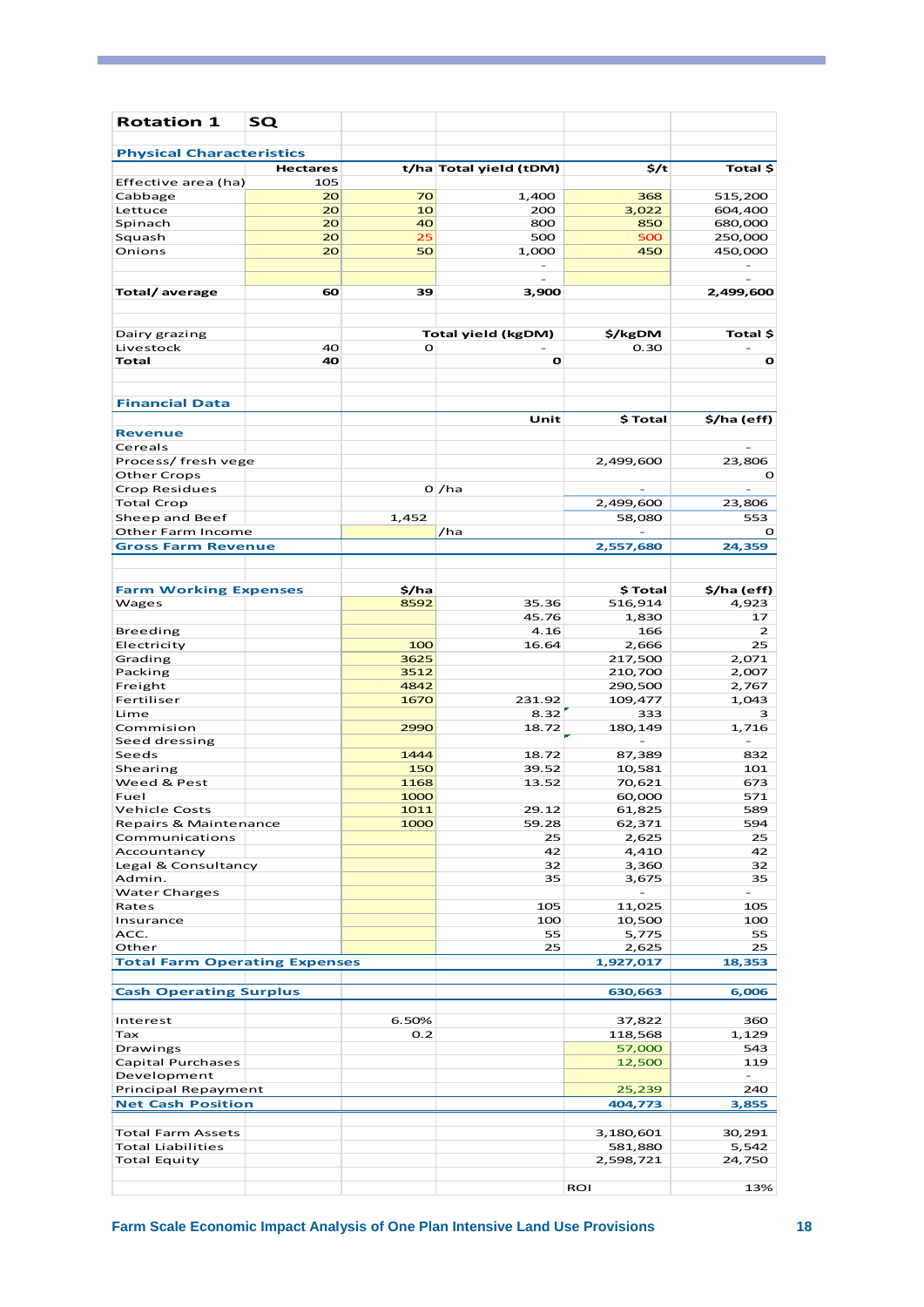| <b>Rotation 3</b>                    | sQ              |       |                           |                   |                      |
|--------------------------------------|-----------------|-------|---------------------------|-------------------|----------------------|
| <b>Physical Characteristics</b>      |                 |       |                           |                   |                      |
|                                      | <b>Hectares</b> |       | t/ha Total yield (tDM)    | 5/t               | Total \$             |
| Effective area (ha)                  | 20              |       |                           |                   |                      |
| Broccoli                             | 5               | 12    | 60                        | 1,667             | 100,020              |
| Spinach                              | 5               | 30    | 150                       | 2,200             | 330,000              |
| Lettuce                              | 5               | 10    | 50                        | 3,022             | 151,100              |
| Cabbage                              | 5               | 70    | 350                       | 368               | 128,800              |
| Cauliflower                          | 5               | 20    | 100                       | 1,150             | 115,000              |
| Cabbage                              | 5               | 70    | 350                       | 368               | 128,800              |
| Total/average                        | 15              | 35    | 1,060                     |                   | 953,720              |
| Dairy grazing                        |                 |       | <b>Total yield (kgDM)</b> | \$/kgDM           | Total \$             |
| Livestock                            | 5               | O     |                           | 0.30              |                      |
| Total                                | 5               |       | o                         |                   | $\mathbf{o}$         |
|                                      |                 |       |                           |                   |                      |
| <b>Financial Data</b>                |                 |       |                           |                   |                      |
| <b>Revenue</b>                       |                 |       | Unit                      | \$ Total          | \$/ha (eff)          |
| Cereals                              |                 |       |                           |                   |                      |
| Process/ fresh vege                  |                 |       |                           | 953,720           | 47,686               |
| <b>Other Crops</b>                   |                 |       |                           |                   | o                    |
| Crop Residues                        |                 |       | 0 /ha                     |                   |                      |
| <b>Total Crop</b>                    |                 |       |                           | 953,720           | 47,686               |
| Sheep and Beef                       |                 | 1,452 |                           | 7,260             | 363                  |
| Other Farm Income                    |                 |       | /ha                       |                   | o                    |
| <b>Gross Farm Revenue</b>            |                 |       |                           | 960,980           | 48,049               |
|                                      |                 |       |                           |                   |                      |
|                                      |                 |       |                           |                   |                      |
| <b>Farm Working Expenses</b>         |                 | \$/ha |                           | \$ Total          | \$/ha (eff)          |
| Wages                                |                 | 9433  | 35.36                     | 141,677           | 7,083.84             |
|                                      |                 |       | 45.76                     | 229               | 11.44                |
| Breeding                             |                 | 100   | 4.16<br>16.64             | 21<br>1,583       | 1.04<br>79.16        |
| Electricity                          |                 | 3488  |                           |                   | 2,615.63             |
| Grading                              |                 | 5089  |                           | 52,313            |                      |
| Packing<br>Freight                   |                 | 7188  |                           | 76,338<br>107,813 | 3,816.88<br>5,390.63 |
| Fertiliser                           |                 | 1541  | 231.92                    | 24,275            | 1,213.73             |
| Lime                                 |                 |       | 8.32                      | 42                | 2.08                 |
| Commision                            |                 | 3775  | 18.72                     | 56,719            | 2,835.93             |
| Seed dressing                        |                 |       |                           |                   |                      |
| Seeds                                |                 | 1493  | 18.72                     | 22,489            | 1,124.43             |
| Shearing                             |                 |       | 39.52                     | 198               | 9.88                 |
| Weed & Pest                          |                 | 1037  | 13.52                     | 15,623            | 781.13               |
| Fuel                                 |                 | 1094  |                           | 16,410            | 820.50               |
| <b>Vehicle Costs</b>                 |                 | 1000  | 29.12                     | 15,146            | 757.28               |
| Repairs & Maintenance                |                 | 1200  | 59.28                     | 18,296            | 914.82               |
| Communications                       |                 |       | 125                       | 2,500             | 125.00               |
| Accountancy                          |                 |       | 160                       | 3,200             | 160.00               |
| Legal & Consultancy                  |                 |       | 150                       | 3,000             | 150.00               |
| Admin.                               |                 |       | 165                       | 3,300             | 165.00               |
| Water Charges                        |                 |       |                           |                   |                      |
| Rates                                |                 |       | 450                       | 9,000             | 450.00               |
| Insurance                            |                 |       | 250                       | 5,000             | 250.00               |
| ACC.                                 |                 |       | 150                       | 3,000             | 150.00               |
| Other                                |                 |       | 120                       | 2,400             | 120.00               |
| <b>Total Farm Operating Expenses</b> |                 |       |                           | 580,568           | 29,028               |
|                                      |                 |       |                           |                   |                      |
| <b>Cash Operating Surplus</b>        |                 |       |                           | 380,412           | 19,021               |
| Interest                             |                 | 6.50% |                           | 37,822            | 1,891.11             |
| Tax                                  |                 | 0.2   |                           | 68,518            | 3,425.90             |
| Drawings                             |                 |       |                           | 57,000            | 2,850.00             |
| Capital Purchases                    |                 |       |                           | 20,500            | 1,025.00             |
| Development                          |                 |       |                           |                   |                      |
| Principal Repayment                  |                 |       |                           | 25,239            | 1,261.95             |
| <b>Net Cash Position</b>             |                 |       |                           | 196,572           | 9,829                |
|                                      |                 |       |                           |                   |                      |
| Total Farm Assets                    |                 |       |                           | 1,500,000         | 75,000               |
| <b>Total Liabilities</b>             |                 |       |                           | 581,880           | 29,094               |
| <b>Total Equity</b>                  |                 |       |                           | 918,120           | 45,906               |
|                                      |                 |       |                           |                   |                      |
|                                      |                 |       |                           | <b>ROI</b>        | 13.1%                |